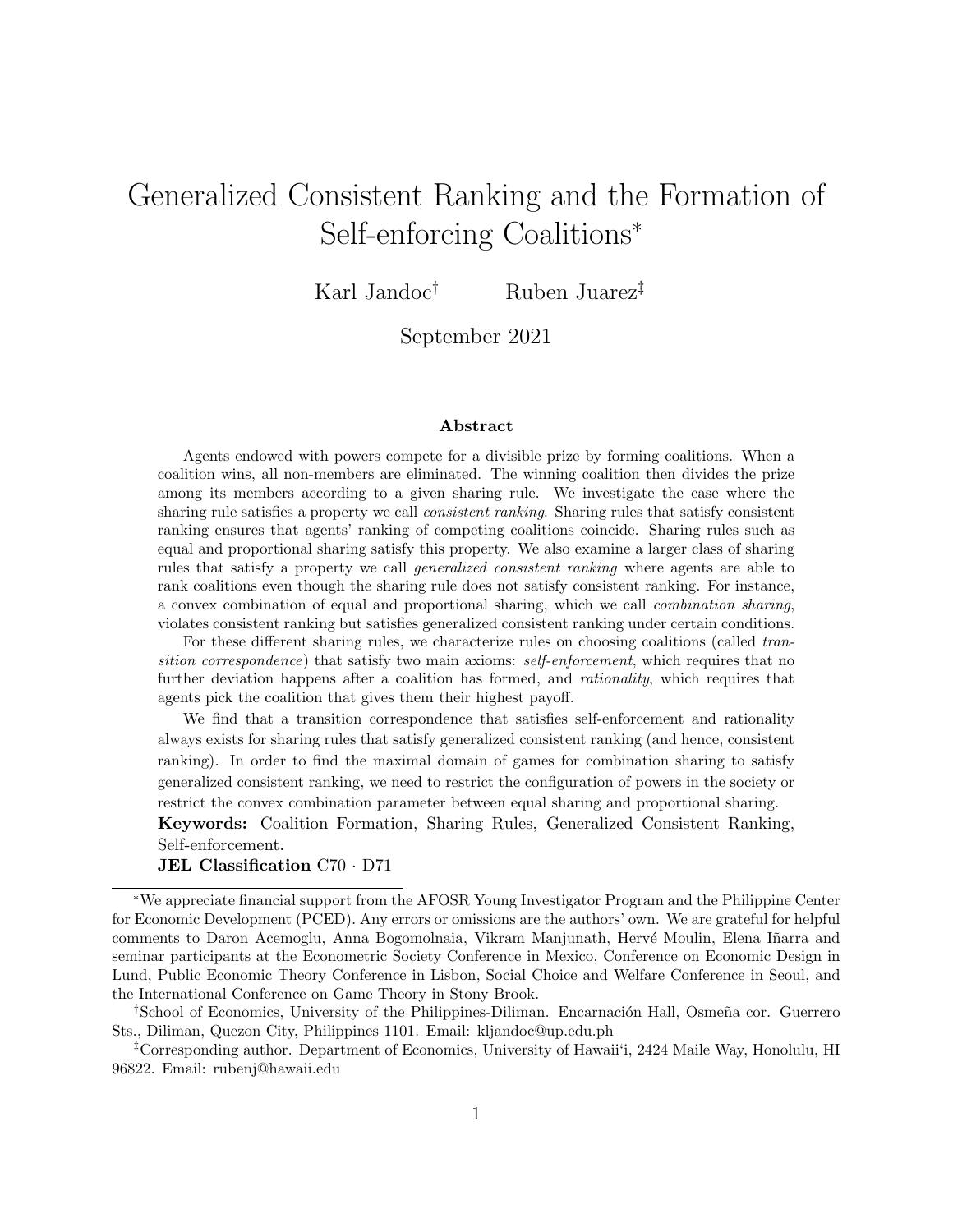## 1 Introduction

Forming groups confers to its members certain advantages that cannot be appropriated had its members acted individually. However, conflicts may arise within the group when there are disagreements in dividing the prize or effort among its members. Thus, specifying the appropriate sharing rule to divide an economic surplus (or cost) provides the incentive structure that encourages cooperation or discourages conflict within coalitions (Moulin [31]).<sup>1</sup> These incentives to maintain stability in coalitions, however, are altered when some agents in the society are more influential or powerful than others (Jandoc and Juarez [25, 26]; Piccione and Razin [33]; Jordan [28]).

While there has been a large and growing literature on coalition formation with externalities focusing on static equilibria (e.g., Bogomolnaia and Jackson [8], Papai [32], Ehlers [17], Bloch and Dutta [7], Chatterjee et al. [13], Pycia [34], Romero-Medina [10], Banerjee et al. [4]) and dynamic equilibria (e.g., Greenberg [22], Chwe [14], Bloch [6], Xue [42], Arnold and Schwalbe [3], Diamantoudi and Xue [15], Ray and Vohra [38], Iñarra et al. [24]), there are far fewer studies that examine how the interconnectedness of sharing-rules (payoffs) and the power of agents (ability to form winning coalitions) affect the stability of coalitions in dynamic settings. An important advance in the literature to address this gap stems from Acemoglu, Egorov and Sonin [1, 2] (henceforth, AES). AES provides a coalition formation model where agents endowed with different powers compete for a divisible prize by forming coalitions with other agents for infinitely many rounds. In each round, a *winning coalition* will form where agents inside this coalition have combined powers that are higher than the combined powers of the rest of the society. Agents who are not part of this winning coalition are "killed" in the sense that they cannot participate in succeeding rounds of the game.<sup>2</sup>. If there is a winning coalition that forms without subsequent deviations into subcoalitions after several rounds, this winning coalition is deemed as the *ultimate ruling coalition*.<sup>3</sup> Members of the ultimate ruling coalition will divide this prize among themselves according to a fixed and predetermined sharing rule.

AES focused on the case when agents in the ultimate ruling coalition divide the prize in proportion to their power inside this coalition. We call this type of sharing

<sup>&</sup>lt;sup>1</sup>The applications are wide-ranging, for instance, appropriating gains and costs from managing global public goods (Carraro [9]), cost and revenue sharing in irrigation networks (Jandoc, Juarez and Roumasset [27]), and market design (Roth [39]), to name a few.

<sup>2</sup>A real world example of this setting is the purge in the Russian Politburo documented in Acemoglu, Egorov and Sonin [1].

<sup>&</sup>lt;sup>3</sup>Elsewhere in this paper, we interchange the term ultimate ruling coalition with the term *limit coalition* or final coalition.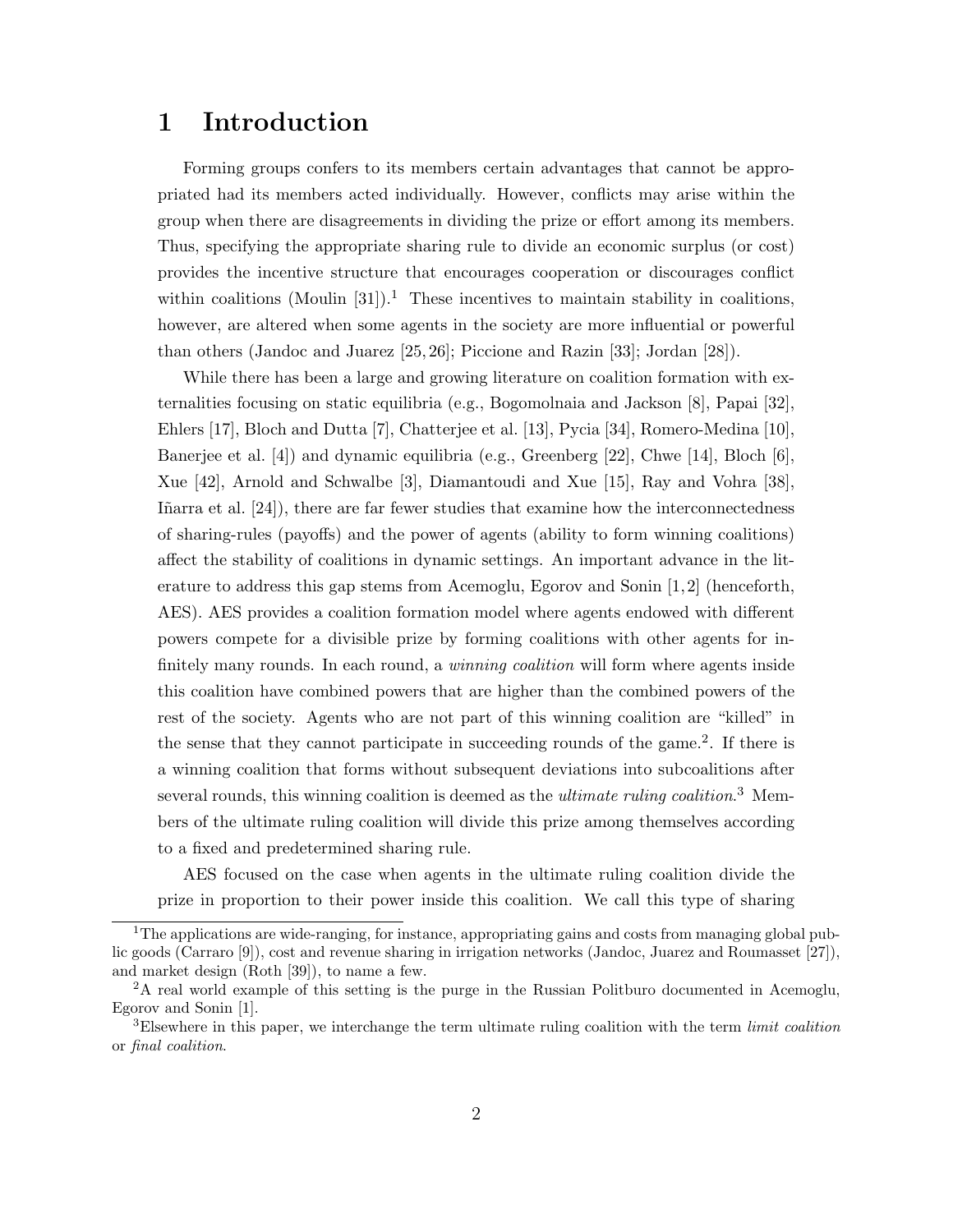rule proportional sharing. AES characterizes which coalitions will form at the very first round of the game that will never disintegrate into subcoalitions in subsequent rounds. However, this characterization by AES does not extend to different types of sharing rules, such as when the prize is divided equally among coalition members (we call this type of sharing rule *equal sharing*).<sup>4</sup> Jandoc and Juarez [25] extends the characterization to equal sharing and to the case when power accumulates over time.

These two sharing rules, equal and proportional sharing, share the property that they do not create disagreements among agents when faced between a choice of joining competing coalitions. We call this property consistent ranking because these sharing rules induce agents to have the same ordinal ranking over coalitions in which they could possibly join. Equal sharing satisfies consistent ranking because agents in the intersection of competing coalitions will unanimously prefer to join the coalition with the smaller size. Proportional sharing satisfies consistent ranking because agents in the intersection of competing coalitions will unanimously prefer to join the coalition with the least total power. In both cases, agents increase their share of the prize by joining these coalitions.

However, there are also sharing rules that create disagreements among agents on their preferred coalitions. For instance, a convex combination of equal and proportional sharing (call this combination sharing) may induce some agents in the intersection of competing coalitions to prefer the smaller-sized coalition, while others may prefer to be in the lower-powered coalition. This situation then creates tension between coalition size and power. This sharing rule has its roots in the *Sen share* (Sen [40]) popular in the literature of team production and moral hazard.<sup>5</sup> Combination sharing does not satisfy the consistent ranking property.

There is, nevertheless, a larger class of sharing rules that still enables the agents' ranking to align on certain coalitions. We call this property generalized consistent ranking and this property will be crucial for agents to agree on competing coalitions. Generalized consistent ranking is related to the notion of *pairwise alignment in pref*erence profiles (Pycia [34]) which says that agents' preferences are pairwise aligned if any two agents rank coalitions that contain both of them in the same way. Pycia [34] shows that pairwise alignment is a necessary and sufficient condition to establish the existence of a stable coalition structure for all preference profiles. It is also related to

<sup>4</sup>Equal sharing is widely used not only on theoretical grounds but also for practical purposes such as inheritance bequest (Erixson and Ohlsson [18]).

<sup>&</sup>lt;sup>5</sup>The Sen share is a convex combination of an equal share of the surplus among productive agents and a proportional share according to an agent's labor to the total labor supplied in the economy. Fabella [19, 20], shows that under increasing returns to scale the Sen share of the production surplus can support Pareto optimal production.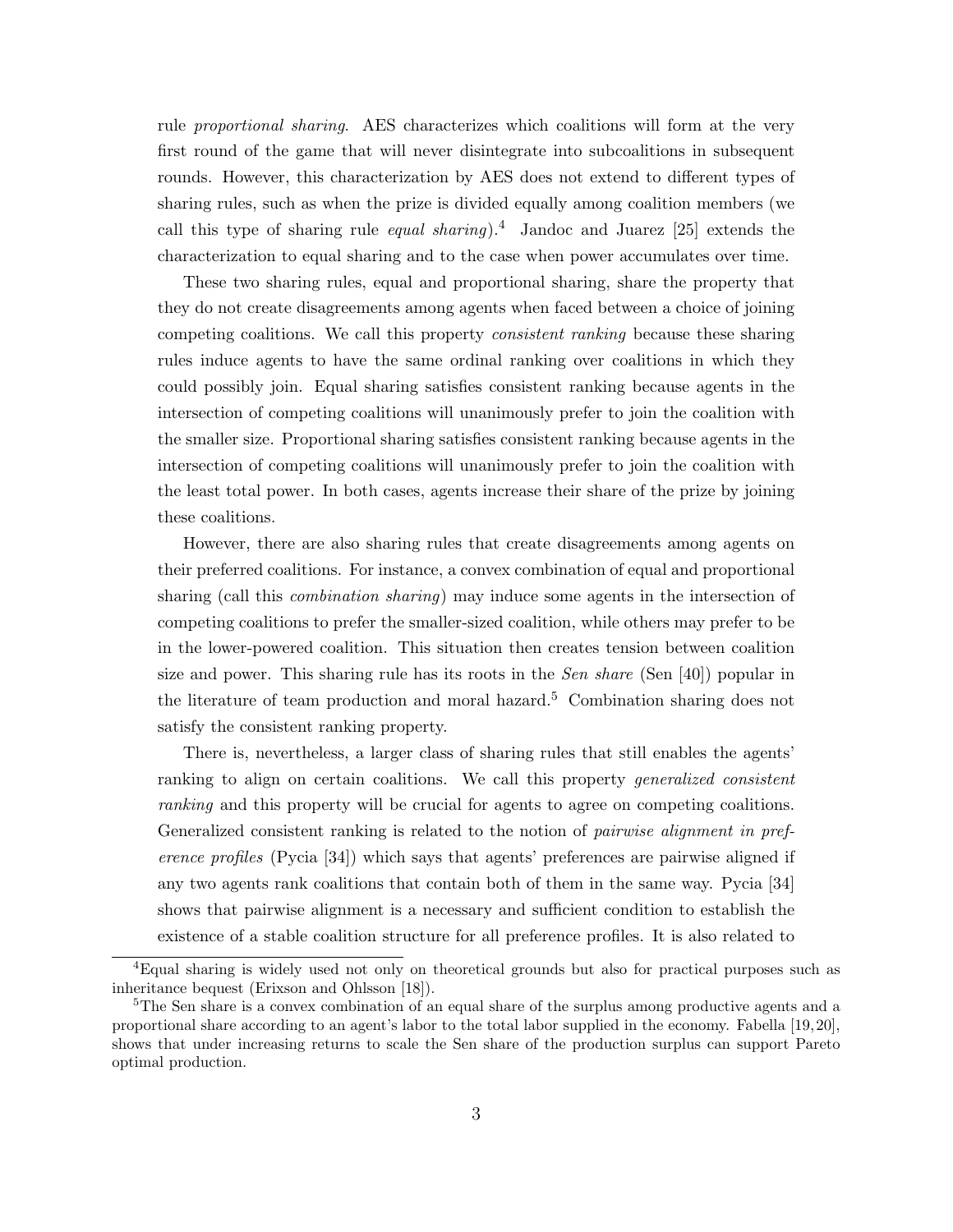the condition of common ranking property by Farrell and Scotchmer [21] that guarantees stability of the core in hedonic games. Also related to consistent ranking is the top coalition property of Banerjee, et al. [4], that requires for any nonempty subset of agents S, there exists a coalition  $T \subseteq S$  such that all members of coalition T prefer it to any other coalition that contains some (or all) members of S.

The main objective of this paper is to examine how different sharing rules affect the manner in which coalitions form when agents have heterogeneous power. "Power" can emanate from various sources–for instance wealth, military might or political influence– and is exogenously given in the model.<sup>6</sup>

Similar to AES, we employ an axiomatic approach to find rules to choose coalitions (which we call *transition correspondences*) that satisfy two main axioms: selfenforcement and rationality. In our model, we allow for the possibility of factions within the winning coalition to secede from this coalition and form their own winning coalition in the next round. Since agents are forward-looking, they prefer to be part of the ultimate ruling coalition to get a share of the prize. Our axiom of self-enforcement requires that no subcoalition of the winning coalition be powerful enough to encourage further deviations. Self-enforcement is a robustness property that ensures that the winning coalition that forms never disintegrates afterwards.

The notion of self-enforcement is related to several stability concepts in the literature. First, it is related to the consistency requirement that has been the critique of traditional concepts such as the core.<sup>7</sup> For instance, the modified core concept of Ray [35], the core in" stable standards of behavior" of Greenberg [22] and the coalition proof Nash equilibrium of Bernheim, Peleg and Whinston [5] require that objections to the grand coalition from deviating subcoalitions must demand that these subcoalitions are themselves stable. Second, there is also the related issue of myopia, where agents object to a deviation because it hurts them in the short term, without realizing that there may be further gains once final outcomes are realized in the future. This issue inspired the development of notions such as farsighted blocking that takes into account the sequence of deviations that will lead to an improvement for the coalitions in some "final state". This was formalized in the notion of farsighted stability attributed to Chwe [14].<sup>8</sup>. Stability under this concept requires that the "final coalition" makes all

<sup>6</sup>Since agents are given exogenous power, we avoid the "joint-bargaining paradox" where, in a pure bargaining situation, an individual can be made worse-off by negotiating as a member of a group than by negotiating alone (Harsanyi [23]; Chae and Heidhues [11]; Chae and Moulin [12]).

<sup>&</sup>lt;sup>7</sup>The consistency critique of the traditional concept of the core stems from the requirement that the subcoalitions that object to the formation of the grand coalition must themselves be tested against further objections (see Ray and Vohra [36] for a discussion of this consistency critique).

<sup>&</sup>lt;sup>8</sup>This is also introduced by Ray and Vohra [36] in the "sequential blocking" approach in equilibrium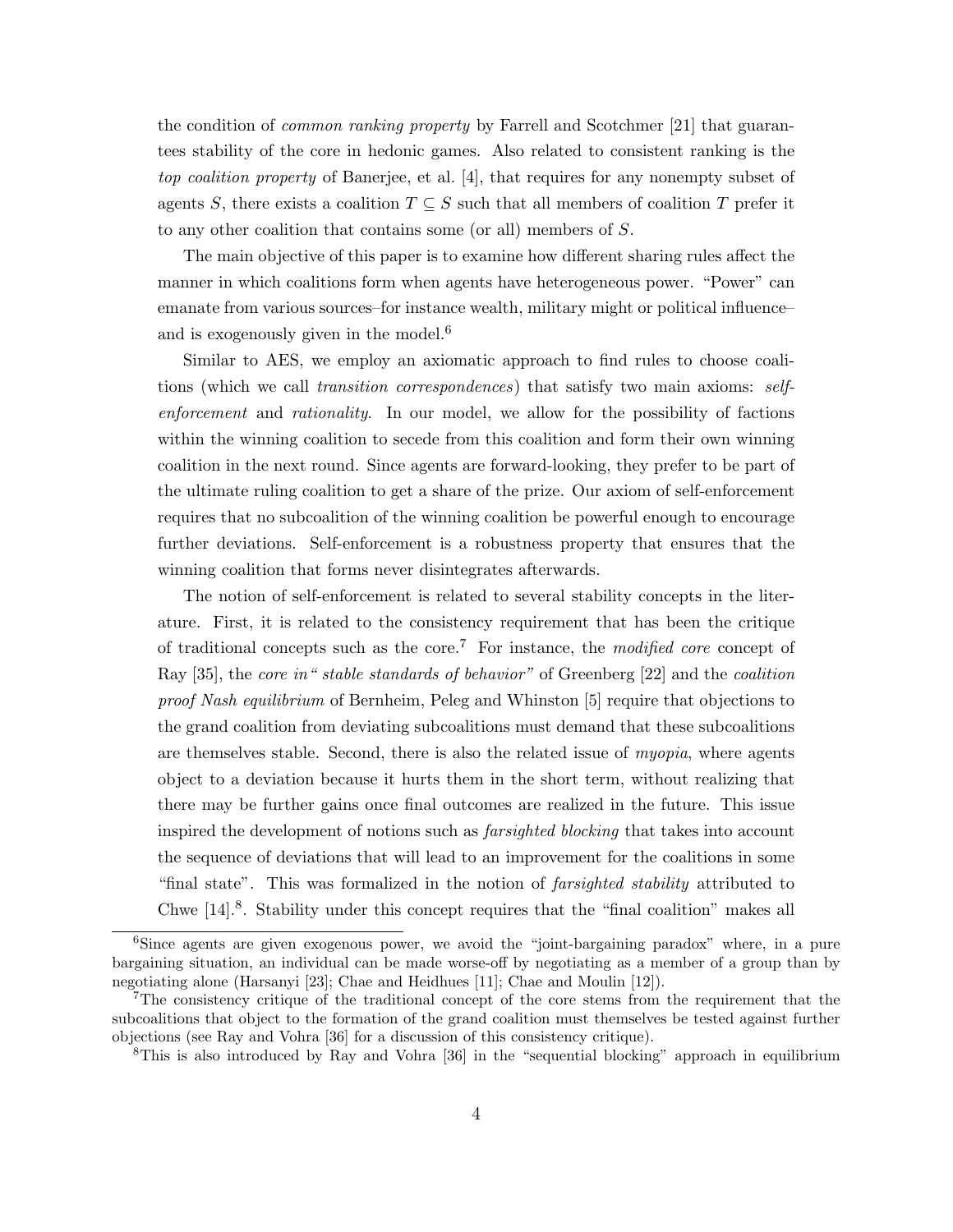the agents not worse off than in an initial forming coalition (e.g. grand coalition). Self-enforcement requires the same criteria that all agents will be better off in the final coalition as opposed to any other past or future coalitions that may form. In our context, although agents potentially increase their expected payoffs from deviating into an intermediate subcoalition, the possibility that they will eventually be excluded from the final coalition (and get no share of the prize) will discourage them from certain types of deviations.<sup>9</sup> In addition, rationality requires that agents choose to join the coalition that gives them their highest payoff among self-enforcing coalitions. Rationality is related to the traditional axiom of coalitional stability, where no coalition will have the incentive to deviate.<sup>10</sup>

In the next subsection, we provide an illustrative example of how our coalition formation game works and how sharing of the prize shapes the coalitions that form.

#### 1.1 An illustrative example

Suppose our society is composed of 6 agents  $\{1, 2, 3, 4, 5, 6\}$  with power profile  $\pi =$ [29, 26.5, 21, 2.49, 2.4, 2.39]. The game is played in discrete rounds and for each round the prize to be divided by the winning coalition is  $I = 1$ . A coalition's power is simply the sum of the agents' powers inside it. A winning coalition is a coalition such that it has more than 50% of the total power in the society at any given round. Since agents are farsighted, they only care about their payoffs by being a member of the ultimate ruling coalition. If an agent is part of a coalition S, his share of the prize under equal sharing will be  $\frac{1}{|S|}$ , under proportional sharing it is his power divided by the power of coalition S (that is,  $\frac{\pi_i}{\pi(S)}$ ), under combination sharing it is  $\lambda \frac{1}{|S|} + (1 - \lambda) \frac{\pi_i}{\pi(S)}$  for some  $\lambda \in (0,1)$ .

#### Case 1: Sharing rule satisfies consistent ranking.

First, no coalition of size 1 is winning and therefore is incapable of forming. Although there are winning coalitions of size 2, we argue that this will not satisfy selfenforcment.<sup>11</sup> To see this, suppose coalition  $\{1,2\}$  forms. This coalition is winning since their combined power (55.5) is higher than the rest of society composed of agents  $3, 4, 5$  and 6 (with combined power of 28.28). After coalition  $\{1, 2\}$  forms, the non-

binding agreements. An excellent review of these issues is found in Ray and Vohra [37].

<sup>9</sup>Using a laboratory experiment, Jandoc and Juarez [26] show that agents do not display farsighted behavior when playing a simplified version of the game informed by the model of this paper.

<sup>&</sup>lt;sup>10</sup>This is related to immunity to group manipulations in models discussed by Bogomolnaia and Jackson [8], Ehlers [17], Juarez [30], Papai [32].

<sup>&</sup>lt;sup>11</sup>The precise definition of self-enforcement is stated in Axiom 1.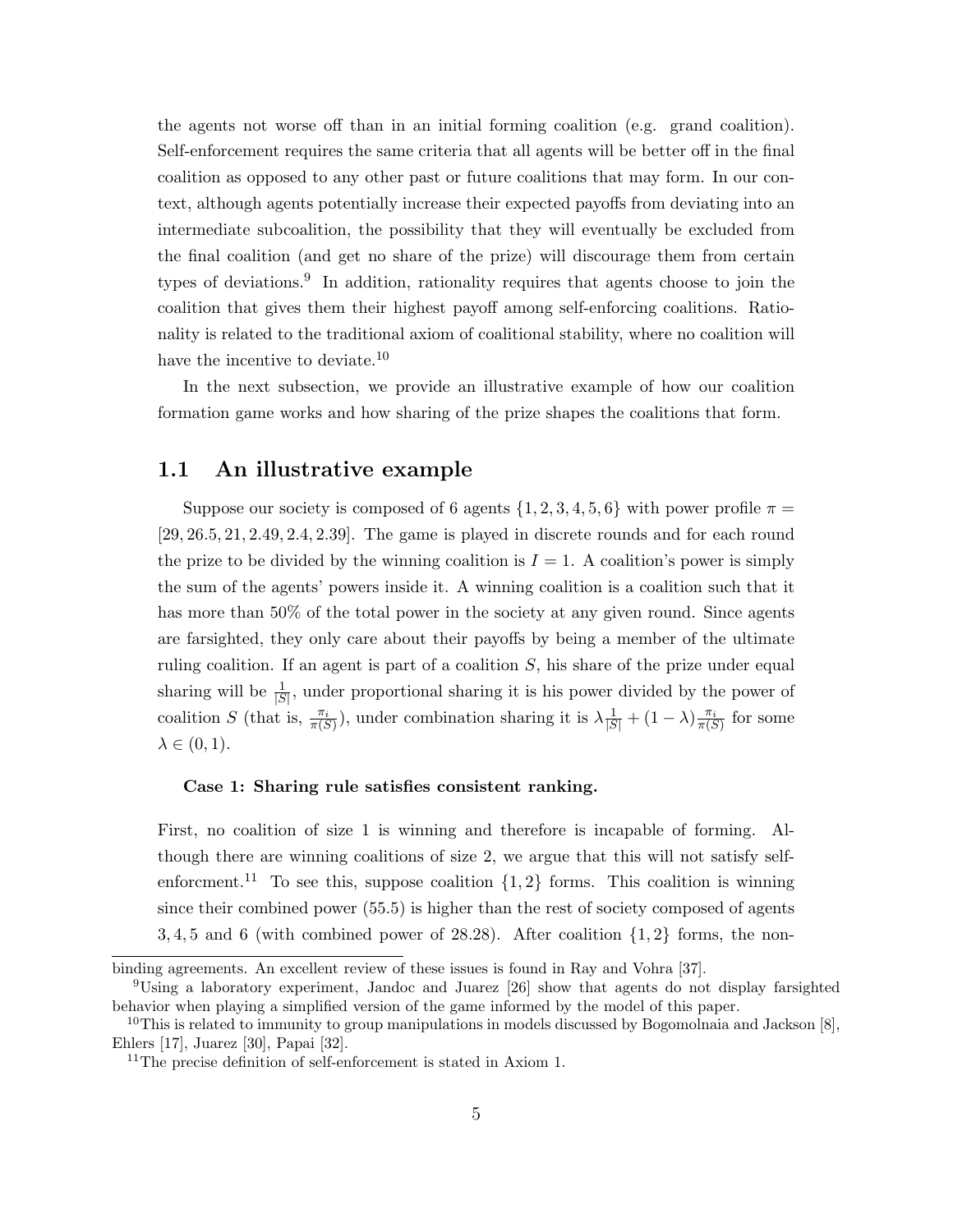winning agents 3, 4, 5 and 6 are killed and agents 1 and 2 continue on the next round. Left alone to themselves, agent 1 can now kill agent 2 since he has the higher power. Since agent 2 is farsighted, he will never agree to form  $\{1, 2\}$ . This will be true for any coalition of size 2.

Furthermore, note that there are several coalitions of size 3 that are winning but only  $\{1, 2, 3\}$  is self-enforcing. This is because if  $\{1, 2, 3\}$  forms and agents 4,5, and 6 are killed, then there can be no dictator among them and a deviation to a 2-person coalition is not feasible following the argument outlined above. On the other hand, take the case of winning coalition  $\{2, 3, 5\}$ . This will not be self-enforcing since when agents 1,4 and 6 are killed, agent 2 can be a dictator and can deviate from  $\{2,3,5\}$ .

Following the same arguments, it is straightforward to show that the coalitions  $\{1, 2, 4, 5\}, \{1, 2, 5, 6\}, \{1, 2, 4, 6\}$  and  $\{2, 3, 4, 5, 6\}$  are self-enforcing since they don't contain subcoalitions that are self-enforcing. In the same manner, the grand coalition  $\{1, 2, 3, 4, 5, 6\}$  is not self-enforcing since it can deviate to either one of the self-enforcing coalitions mentioned.

With proportional sharing, the coalition  $\{2, 3, 4, 5, 6\}$  will be preferred by everyone inside this coalition over any other possible self-enforcing coalitions. For instance, given the choice between  $\{2, 3, 4, 5, 6\}$  and  $\{1, 2, 3\}$  agents 2 and 3 (the agents common in these coalitions) will prefer the former since their share of the prize  $(\frac{26.5}{54.78}$  and  $\frac{21}{54.78}$  for agents 2 and 3, respectively) is higher than the latter coalition  $(\frac{26.5}{76.5}$  and  $\frac{21}{76.5}$  for agents 2 and 3, respectively). Hence, under proportional sharing, rationality implies that the coalition  $\{2, 3, 4, 5, 6\}$  should form.

On the other hand, under equal sharing the coalition  $\{1, 2, 3\}$  should form because the agents in this coalition will get a higher share  $\frac{1}{3}$  than in any other possible selfenforcing coalition.

#### Case 2: Combination sharing.

Recall that combination sharing is a convex combination of equal sharing and proportional sharing,  $\lambda \frac{1}{|S|} + (1 - \lambda) \frac{\pi_i}{\pi(S)}$  for some combination sharing parameter  $\lambda \in$  $(0, 1)$ , We will show in Example 1 later that when the combination sharing parameter  $\lambda = 0.54$ , there will be disagreement among agents on the preferred coalition. For instance, comparing coalitions  $\{1, 2, 3\}$  and  $\{2, 3, 4, 5, 6\}$ , the share of agent 2 is higher in  $\{2, 3, 4, 5, 6\}$  and the share of agent 3 is higher in  $\{1, 2, 3\}$ . Unlike in the previous case of equal or proportional sharing where these agents agree on the preferred coalition, in the case of combination sharing there may be no such agreement.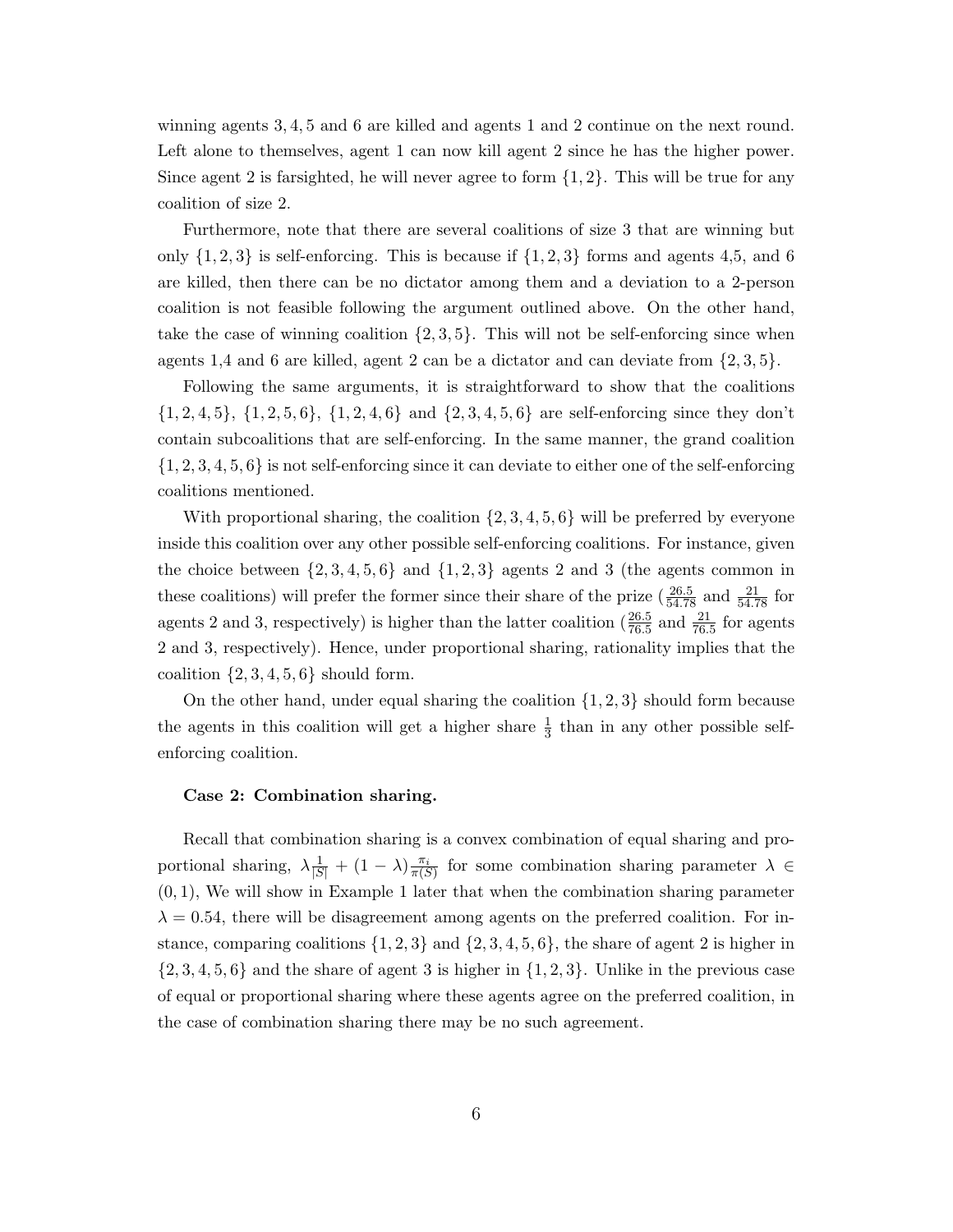### 1.2 Overview of the results

Section 4 of the paper presents the main results. Proposition 1 characterizes the unique transition correspondence that is rational and self-enforcing under sharing rules that satisfy consistent ranking.<sup>12</sup> Our proof is based on the key Lemma 1, which highlights the importance of transition correspondences that do not necessarily satisfy rationality but meet a weaker requirement, minimalistic, introduced in Section 3. Under consistent ranking, the transition correspondence chooses the highest ranked coalition among self-enforcing and winning coalitions. In particular, for equal sharing, the smallest-sized self-enforcing coalition will be chosen, whereas for proportional sharing, the least-powered self-enforcing coalition is chosen.

Proposition 2 gives the necessary and sufficient conditions for the existence of a transition correspondence that satisfies self-enforcement and rationality to a larger class of sharing rules that satisfy a property which we call "generalized consistent ranking".

Under combination sharing, Propositions 3 and 4 characterize the unique transition correspondences that are self-enforcing and rational for restricted classes of coalition formation games. Indeed, we show that the class of games with power vectors that meet size-power monotonicity (where larger coalitions have higher power) is the maximalist domain that works for any combination sharing rule (Proposition 3). Alternatively, for a fixed combination sharing rule, Proposition 4 characterizes the maximalist domain of games where combination sharing will satisfy generalized consistent ranking, guaranteeing the existence of a unique transition correspondence that satisfies self-enforcing and rationality, which we also characterize. Such a domain is substantially larger than the domain found in Proposition 3. Furthermore, such a correspondence may select the smallest-sized self-enforcing coalition for some games, the least-powered self-enforcing coalition for other games, and (perhaps surprisingly) just the right "compromise" coalition for even other games.

### 2 The model

Consider the set  $N = \{1, ..., n\}$  of initial agents who are endowed with powers  $\pi = [\pi_1, \ldots, \pi_n]$ , respectively.<sup>13</sup> A coalition S is a subset of N, that is,  $S \subseteq N$ . The set of coalitions are all possible subsets of N, denoted by  $2^N$ . A coalition formation game

 $12A$  transition correspondence is a mapping that defines which coalitions form over time. The precise definition is given in Section 2.

<sup>&</sup>lt;sup>13</sup>For convenience, the power vector  $\pi \in \mathbb{R}^N_+$  can be normalized such that  $\sum_{i \in N} \pi_i = 1$ .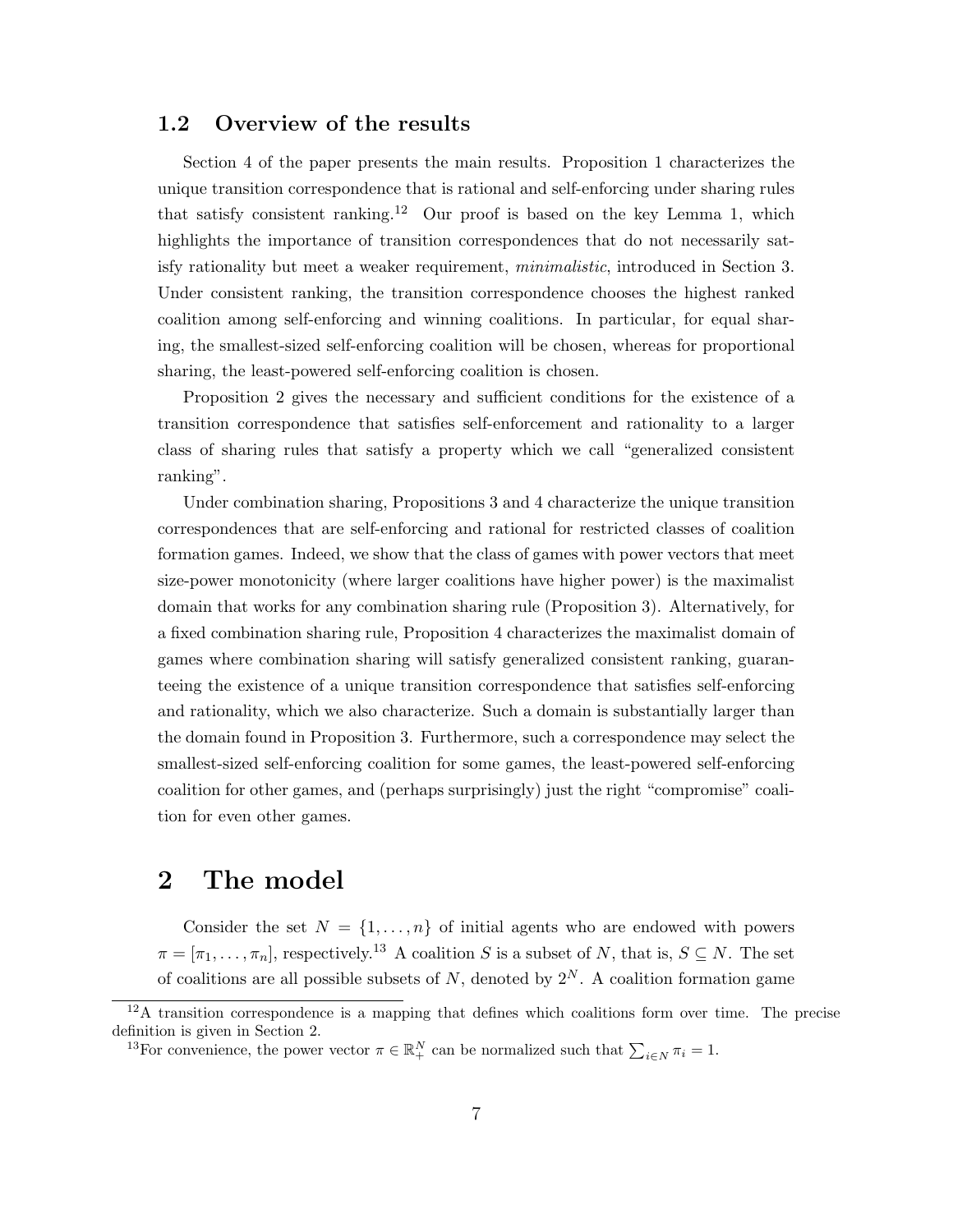is a pair  $(S, \pi)$  where  $S \subseteq N$  and  $\pi \in \mathbb{R}^S_+$ . For convenience, we restrict the game  $(N, \pi)$ such that  $\pi$  has no ties in the power of any pair of coalitions, that is,  $\pi(V) \neq \pi(T)$  for any  $V, T \subset N$ .<sup>14</sup> The set of coalition formation games is denoted by **G**. We assume that power is additive, that is, the power of coalition  $S$  is the sum of all powers of the agents inside the coalition,  $\pi(S) = \sum_{i \in S} \pi_i$ .<sup>15</sup> We denote by  $\pi_S$  the restriction of the vector  $\pi \in \mathbb{R}^N_+$  over coalition S.

**Definition 1** Given a game  $(T, \pi)$ , the set of winning coalitions is

$$
W_{(T,\pi)} = \{ S \subseteq T | \pi(S) > \alpha \pi(T) \}.
$$

Without loss of generality, we assume that  $\alpha = 0.5$ , requiring winning coalitions to have relative power larger than 50%. This is equivalent to the requirement that a winning coalition S to have power  $\pi(S) > \pi(T \setminus S)$  for  $S \subseteq T$ .<sup>16</sup>

There is a prize  $I \in \mathbb{R}_+$  that will be divided by the agents according to a sharing rule that is fixed throughout the game. Without loss of generality, we assume  $I = 1$ .

 $\textbf{Definition 2} \ \textit{A sharing rule is a function} \ \xi: \textbf{G} \rightarrow \mathbb{R}^N_+ \ \textit{such that:}$ 

- i. If  $k \notin S$ , then  $\xi_k(S, \pi) = 0$ .
- ii.  $\sum_{i \in S} \xi_i(S, \pi) = 1$ , and
- iii. (Cross-Monotonicity) If  $(S,\pi) \in \mathbf{G}$ ,  $i \in T \subset S$ , and  $\pi_i > 0$ , then  $\xi_i(T,\pi_T) >$  $\xi_i(S,\pi)$ .

Agents who are not part of the forming coalition gets no share of the prize (condition i) and the share of the agents sum to 1 (condition ii). Cross-monotonicity of the sharing rule requires that the share of the prize of agents in the subcoalition  $T \subset S$  will be higher in T than in the larger coalition S (condition  $iii$ )<sup>17</sup>.

Throughout the paper we devote special attention to commonly used sharing rules such as equal sharing, proportional sharing, or a convex combination of the two.<sup>18</sup>

 $14$ However, this is a weak condition because games that do not satisfy this property has a Lebesgue measure equal to zero (See Jandoc and Juarez [25], Acemoglu et al. [1]).

<sup>15</sup>Juarez and Vargas [29] considers a more general version where power can be any arbitrary monotonic function.

 $16$ Our results can be easily adapted to require winning coalitions to have relative power larger than  $50\%$ , that is,  $\alpha \in [0.5, 1)$ .

<sup>&</sup>lt;sup>17</sup>Cross-monotonicity is related to the *axiom of smaller coalitions* in Shenoy [41]. Dimitrov and Haake [16] investigated coalition formation for games with this property.

<sup>18</sup>Note that these three sharing rules are cross-monotonic.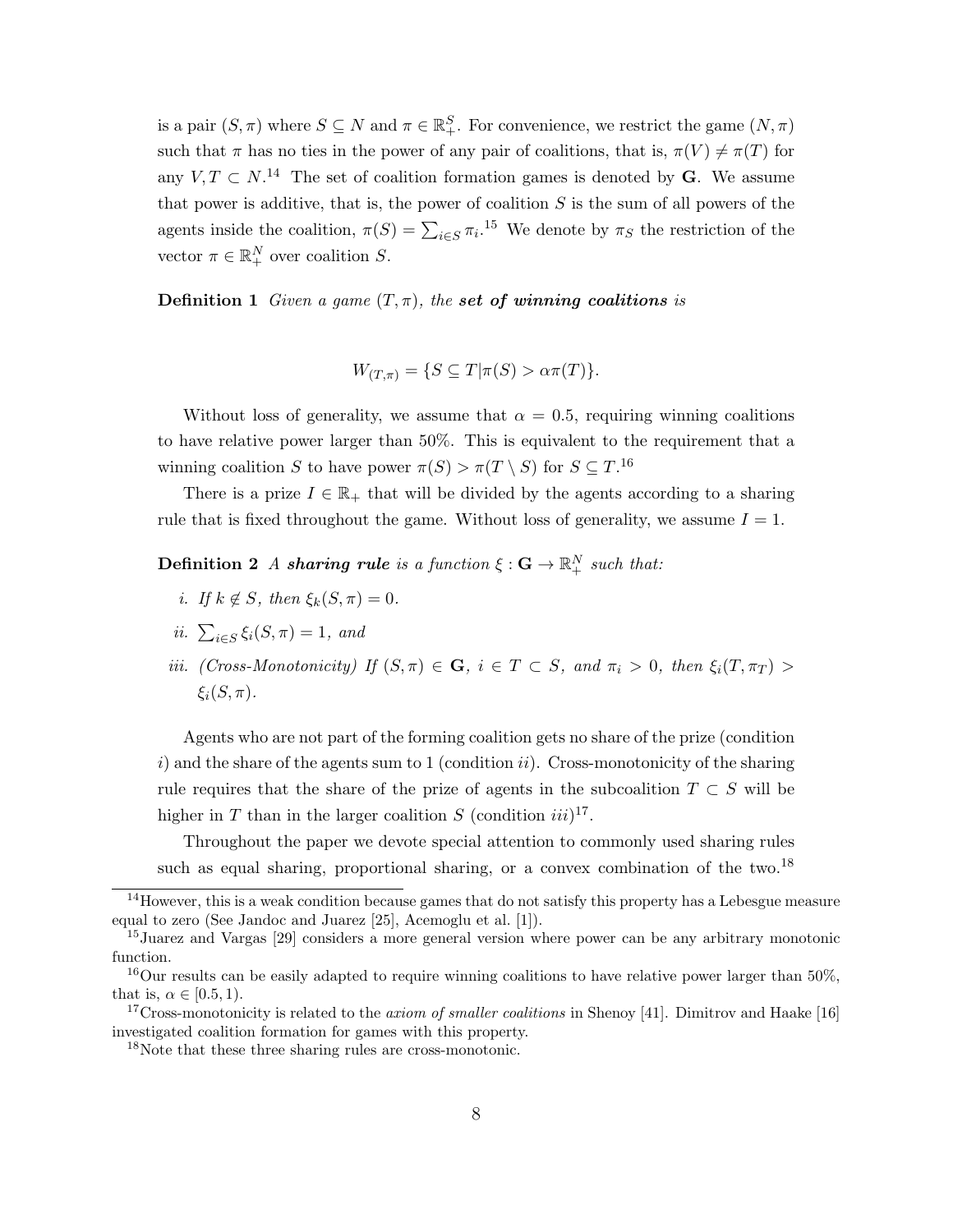That is, if  $i \in S$ , then the share of agent i when S is winning and the power profile is  $\pi$  equals:

$$
\xi_i(S,\pi) = \begin{cases}\n\frac{1}{|S|} & \text{if equal sharing (ES)} \\
\frac{\pi_i}{\pi(S)} & \text{if proportional sharing (PR)} \\
\lambda \cdot \frac{1}{|S|} + (1-\lambda) \cdot \frac{\pi_i}{\pi(S)}, \ \lambda \in (0,1) & \text{if combination sharing (CS}^{\lambda})\n\end{cases}
$$

Suppose agents i and j belong to the intersection of coalitions  $S$  and  $T$ . A sharing rule satisfies consistent ranking if whenever agent i prefers  $S$  over  $T$ , then agent j also prefers S over T. In other words, between competing coalitions, a coalition  $S$  is picked if all agents in the intersection unanimously pick  $S$  over a competing coalition.

**Definition 3 (Consistent Ranking (CR))** The sharing rule  $\xi$  satisfies consistent **ranking** (CR) if for any two agents i and j, and coalitions S and T such that  $i, j \in$  $S \cap T$ , if  $\xi_i(S, \pi) > \xi_i(T, \pi)$ , then  $\xi_j(S, \pi) > \xi_j(T, \pi)$ .

If the sharing rule  $\xi$  satisfies consistent ranking, then there exists a ranking  $R^{\xi}$ :  $\mathbf{G} \to \mathbb{R}$  for the society that coincides with individual rankings on coalitions to which the individual belongs. That is, for any coalitions S and T such that  $S \cap T \neq \emptyset$ , we have that  $R^{\xi}(S,\pi) > R^{\xi}(T,\pi) \Leftrightarrow \xi_i(S,\pi) > \xi_i(T,\pi)$  for any  $i \in S \cap T$ .

Equal sharing and proportional sharing satisfy consistent ranking. Under equal sharing, agents' share increases as they move to coalitions of smaller sizes; therefore,  $R^{ES}(S,\pi) = \frac{1}{|S|}$  is an example of a consistent ranking for equal sharing. Similarly, under proportional sharing, agents' share increases as they move to coalitions of lower power; therefore,  $R^{PR}(S,\pi) = \frac{1}{\pi(S)}$  is an example of a consistent ranking for proportional sharing.

We define a *transition correspondence* that maps from the set of coalition formation games to the set of all winning coalitions.

Definition 4 A transition correspondence is a continuous correspondence  $\phi$ :  $\mathbf{G} \to 2^N$  such that  $\forall (X,\pi) \in \mathbf{G}: \phi(X,\pi) \subseteq W_{(X,\pi)}$ .<sup>19</sup>

The transition correspondence  $\phi$  selects all winning coalitions emanating from the game  $(S, \pi)$ . For discrete rounds t, where  $t = 0, 1, \ldots$ , the evolution of the coalition formation game at every round depends on the transition correspondence, starting with

<sup>&</sup>lt;sup>19</sup>A correspondence is continuous if for any sequence of power vectors  $\pi^1, \pi^2, \dots \to \pi^*$  where  $S \in$  $\phi(N, \pi^i)$   $\forall i$  and S is winning in  $\pi^*$ , then  $S \in \phi(N, \pi^*)$ .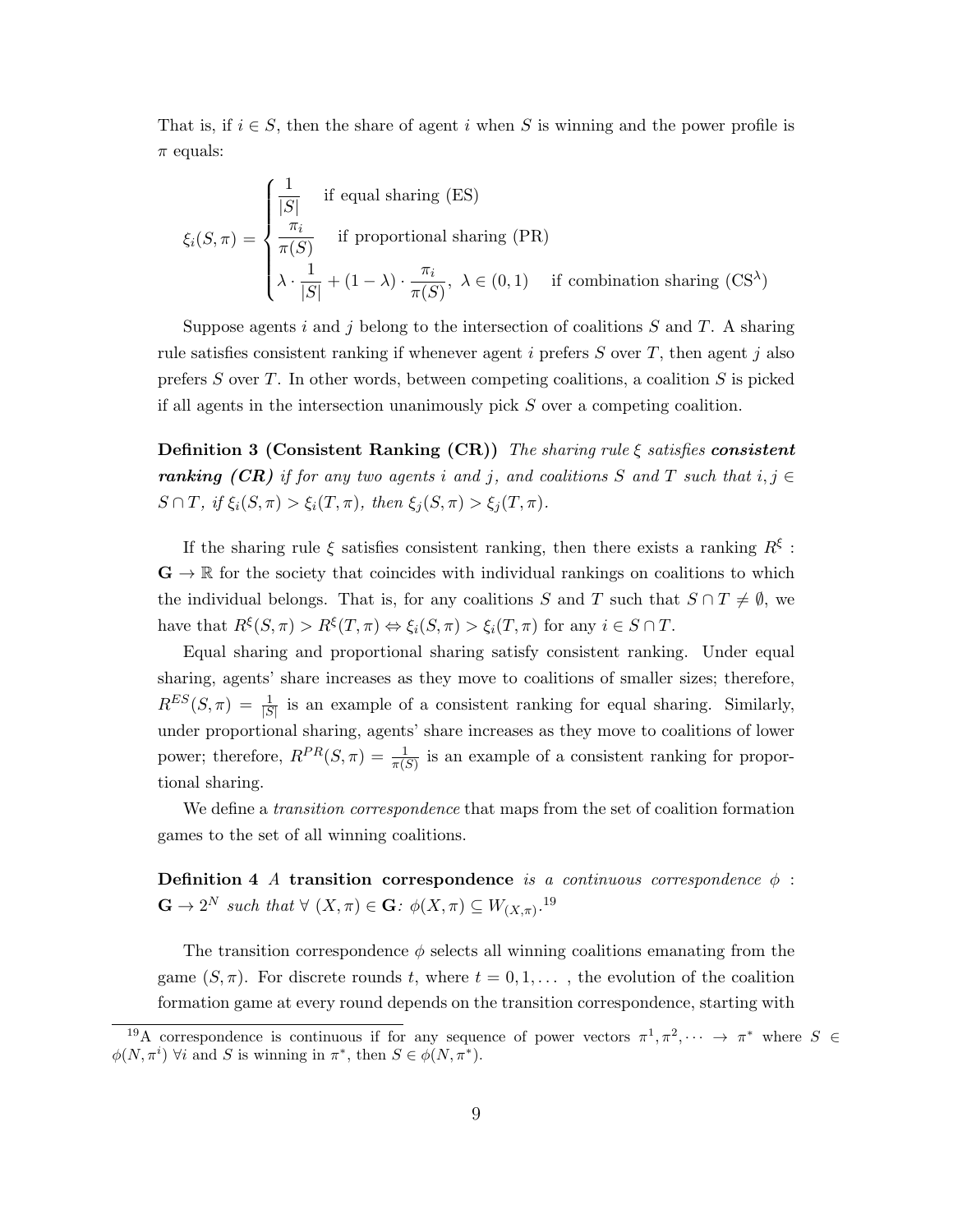the game  $(S^0, \pi^0)$  at time 0 and throughout succeeding rounds  $(S^1, \pi^1), (S^2, \pi^2), \ldots$ where  $S^t \in \phi(S^{t-1}, \pi^{t-1})$  is a chosen coalition at time t and  $\pi^t = \pi_{S^t}^{t-1}$  is their respective power. Furthermore, we assume that agents are killed,  $S^t \subseteq S^{t-1}$  for any  $t \geq 1$ . That is, only agents who were part of the winning coalition at time  $t - 1$  could participate at time  $t.^{20}$ 

Since coalition sizes do not increase over time, the sequence  $(S^0, \pi^0), (S^1, \pi^1), \ldots$ converges in at most *n* steps. We call this limit  $(S^{\infty}, \pi^{\infty})$ . The prize is only given to the limit coalition and agent  $i \in S^{\infty}$  get his share of the prize  $\xi_i(S^{\infty}, \pi^{\infty})$ . Again, agents in the coalition formation game are infinitely forward-looking and they only care about his share of the prize in the limit.

### 3 Axioms

The first main axiom, self-enforcement, ensures that a transition correspondence maps to coalitions that do not have the incentive nor the power to deviate in future rounds of the game.

**Axiom 1 (Self-enforcement (SE))** The transition correspondence  $\phi$  is **self-enforcing** (SE) if for any game  $(X, \pi) \in \mathbf{G}$  and  $S \in \phi(X, \pi)$ , then  $S \in \phi(S, \pi_S)$ .

When there is no confusion, given a transition correspondence  $\phi$  and a game  $(S,\pi)$ , we say that the coalition S is self-enforcing if  $S \in \phi(S, \pi_S)$ .

Self-enforcement requires that if coalition  $S$  is part of the set chosen by the transition correspondence  $\phi(X,\pi)$  given a starting game  $(X,\pi)$ , then it is also part of the set chosen again by the same transition correspondence in a game where only coalition  $S$ survives.

Since the sharing rule is cross-monotonic, we expect that in the presence of selfenforcing and winning coalitions that are strict subsets of the grand coalition, the grand coalition will not be chosen, since all of the agents gain by choosing its subset. This is reflected in the definition of a minimalistic transition correspondence.

**Axiom 2 (Minimalistic (MIN))** The transition correspondence  $\phi$  is **Minimalistic** (MIN) if for a game  $(S,\pi) \in \mathbf{G}$  such that there exists  $T \subset S$ , where  $T \in \phi(T,\pi_T)$  and  $T \in W_{(S,\pi)}, \text{ then } S \notin \phi(S,\pi).$ 

<sup>&</sup>lt;sup>20</sup>We impose no restriction in which coalition from  $\phi(S^{t-1}, \pi^{t-1})$  will be selected. This allows our results to be more robust, since the evolution of the game includes any potential path of coalitions such that  $S^t \in \phi(S^{t-1}, \pi^{t-1})$  for all t.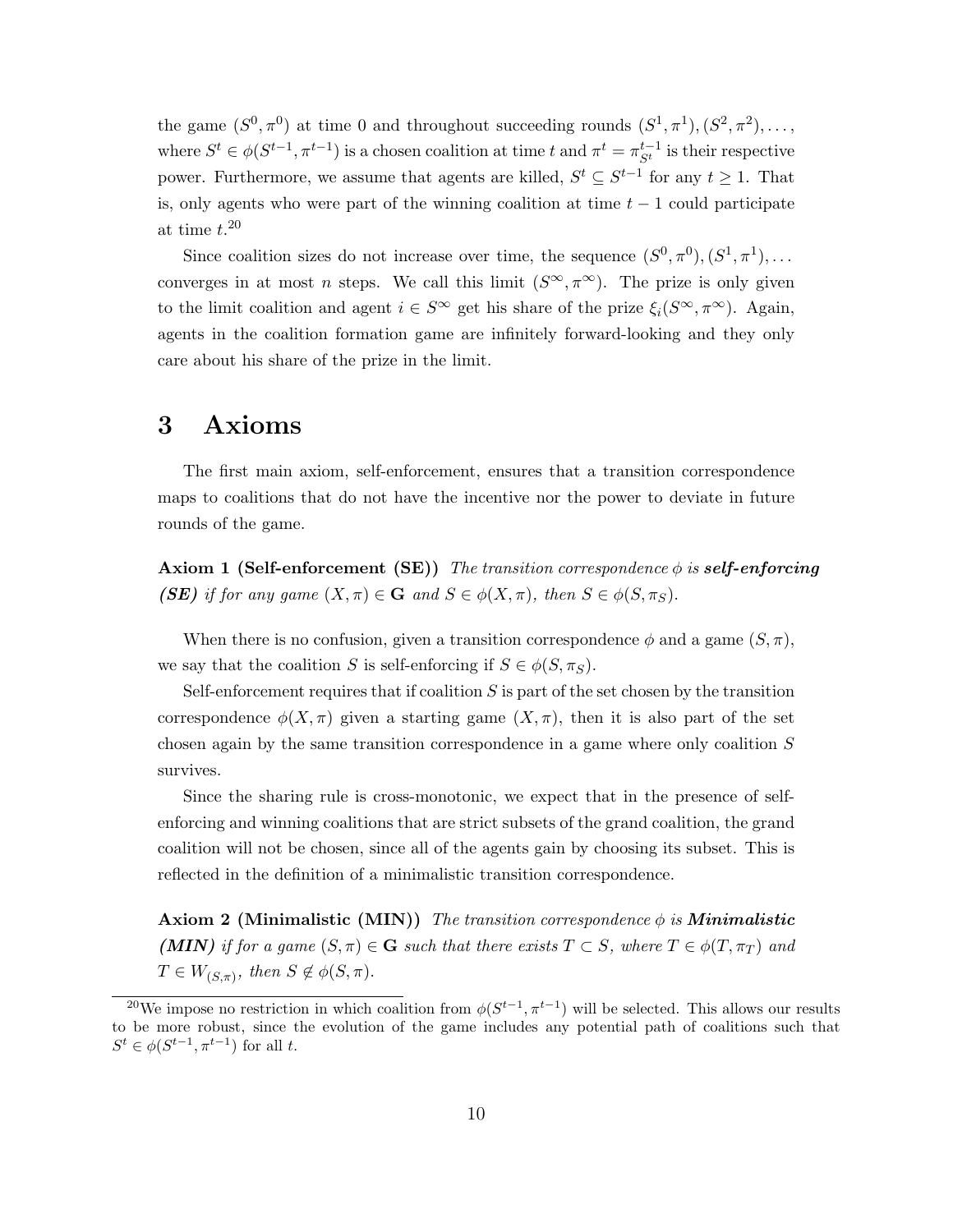There exists a large class of transition correspondences that satisfy SE and MIN, including the transition correspondence that chooses all subsets of the grand coalition that are winning and self-enforcing. The following definition would allow us to narrow down this large class by comparing different transition correspondences based on the coalitions that they choose.

**Definition 5 (Superiority)** Consider two transition correspondences  $\phi$  and  $\hat{\phi}$ . We say that  $\phi$  is **superior** to  $\hat{\phi}$  if for any game  $(X,\pi)$ ,  $T \in \hat{\phi}(X,\pi)$  and  $S \in \phi(X,\pi)$  it follows that  $\xi_i(S, \pi_S) \geq \xi_i(T, \pi_T)$  for all  $i \in T \cap S$ .

If a transition correspondence is superior to another, then it always picks outcomes that common agents in intersecting coalitions prefer compared to the coalitions picked by other competing transition correspondences.

Axiom 3 (Rationality (RAT)) The transition correspondence  $\phi$  is **rational** (RAT) if for any  $S \in 2^N$ , for any  $T \in \phi(S, \pi)$  and for any  $Z \subset S$ ,  $T \neq Z$ , such that  $Z \in W_{(S,\pi)}$ and  $Z \in \phi(Z, \pi_Z)$ , we have that  $Z \notin \phi(S, \pi) \Leftrightarrow \xi_i(T, \pi_T) > \xi_i(Z, \pi_Z)$   $\forall i \in T \cap Z$ .

Rationality implies that agents prefer to join self-enforcing coalitions that give them a larger share of the resource. This is similar to other notions of coalitional stability previously discussed in the literature, where a coalition is chosen if it cannot be blocked by another coalition that is winning and self-enforcing. Note that the cross-monotonicity of the sharing rule implies that if a transition correspondence satisfies RAT, then it also satisfies MIN.

### 4 Results

#### 4.1 Result with Consistent Ranking

Let the transition correspondence  $\phi^*$  be defined over the set **G** as follows:

$$
\phi^*(S,\pi) = \underset{M \in Q(S,\pi) \cup \{S\}}{\arg \max} R^{\xi}(M,\pi_M) \tag{1}
$$

where  $Q(S,\pi) = \{T \subset S \mid T \in W_{(S,\pi)}, T \in \phi^*(T,\pi_T)\}\$ 

This transition correspondence defines for the game  $(S, \pi)$  a set  $Q(S, \pi)$  of proper subcoalitions, which are both winning in  $S$  and self-enforcing. It picks the coalition that yields the highest rank for the agents in the intersection of all the coalitions contained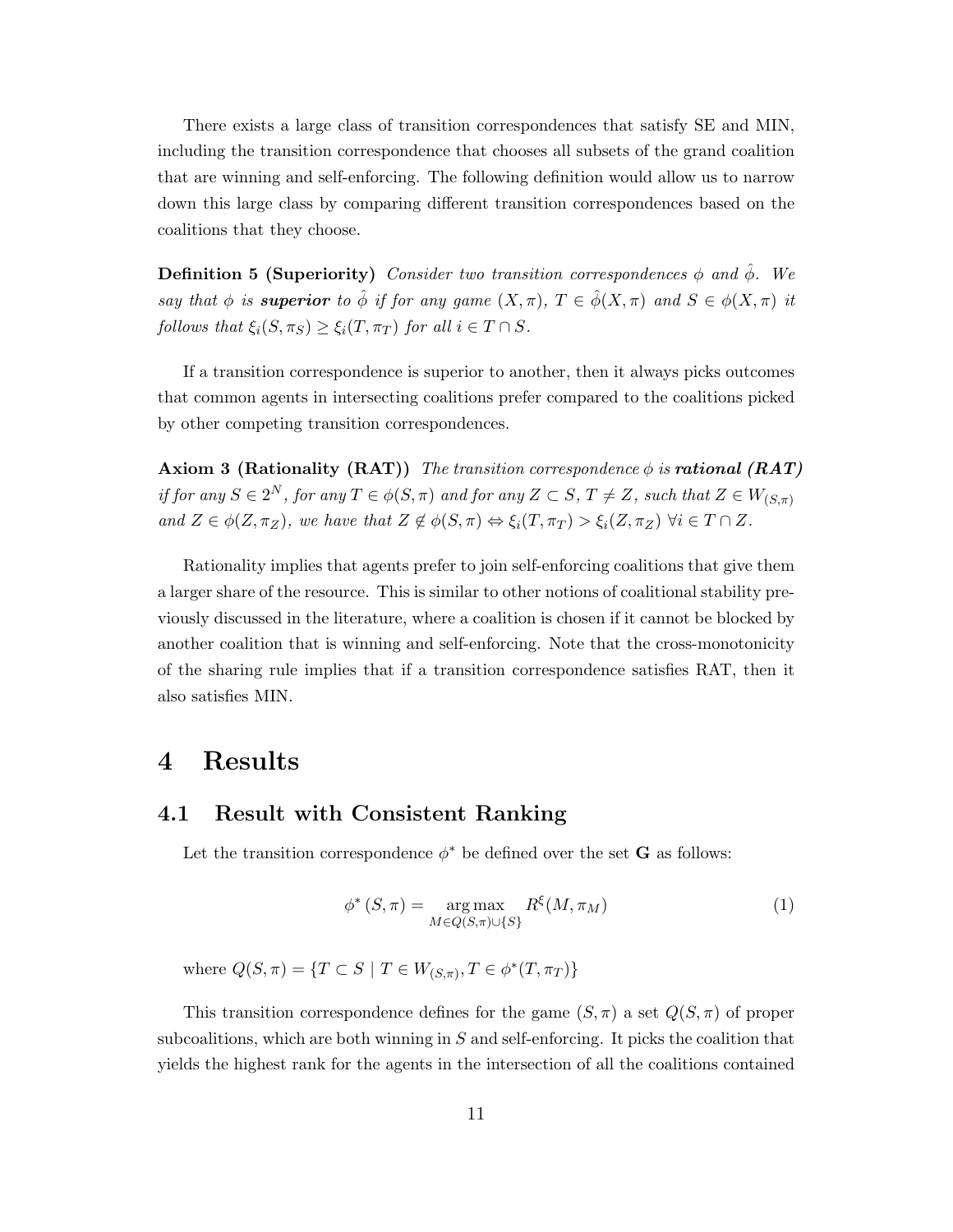in  $Q(S,\pi)$ . If  $Q(S,\pi)$  is empty then it picks coalition S itself. Thus,  $\phi^*(S,\pi_S) \neq \emptyset$  and  $\phi^*$  is well defined.

**Proposition 1** Let  $\xi$  be a sharing rule that satisfies consistent ranking, and let  $\phi$ be a transition correspondence that is self-enforcing on  $G$ . Then the following are equivalent:

- i.  $\phi$  is superior to any other transition correspondence that is self-enforcing and minimalistic,
- ii.  $\phi$  is rational,
- iii.  $\phi = \phi^*$ .

We note that AES's main result has a similar characterization to parts  $ii$  and  $iii$ under proportional sharing. This proposition shows that AES's result actually extends to a larger class of sharing rules that satisfy consistent ranking. The proof of this result is provided in Appendix A. The proof relies on using a key observation that any two self-enforcing and minimalistic transition correspondences have the same sets of self-enforcing coalitions. This is stated in Lemma 1. This observation greatly simplifies the proof provided by AES even for proportional sharing.

**Lemma 1** Consider the self-enforcing and minimalistic transition correspondences  $\phi$ and  $\tilde{\phi}$  for the sharing rules  $\xi$  and  $\tilde{\xi}$ , respectively. Then, for a given power vector  $\pi$ , the sets of coalitions that are self-enforcing coincide. That is,

$$
\{S|S \in \phi(S,\pi)\} = \{T|T \in \tilde{\phi}(T,\pi)\}.
$$

Lemma 1 is a consequence of the fact that the set of self-enforcing coalitions only depends on the power profile of the agents and the cross-monotonicity of the sharing rule.

#### 4.2 Results with Generalized Consistent Ranking

In this section, we show that the assumption of consistent ranking in Proposition 1 can be extended to a larger class of sharing rules that satisfies a property which we call "generalized consistent ranking". Here we discuss the necessary and sufficient conditions for the existence of transition correspondence that satisfy our desirable properties.

By Lemma 1, it is clear that with the assumption of cross-monotonicity, the set of coalitions produced by any self-enforcing and minimalistic transition correspondence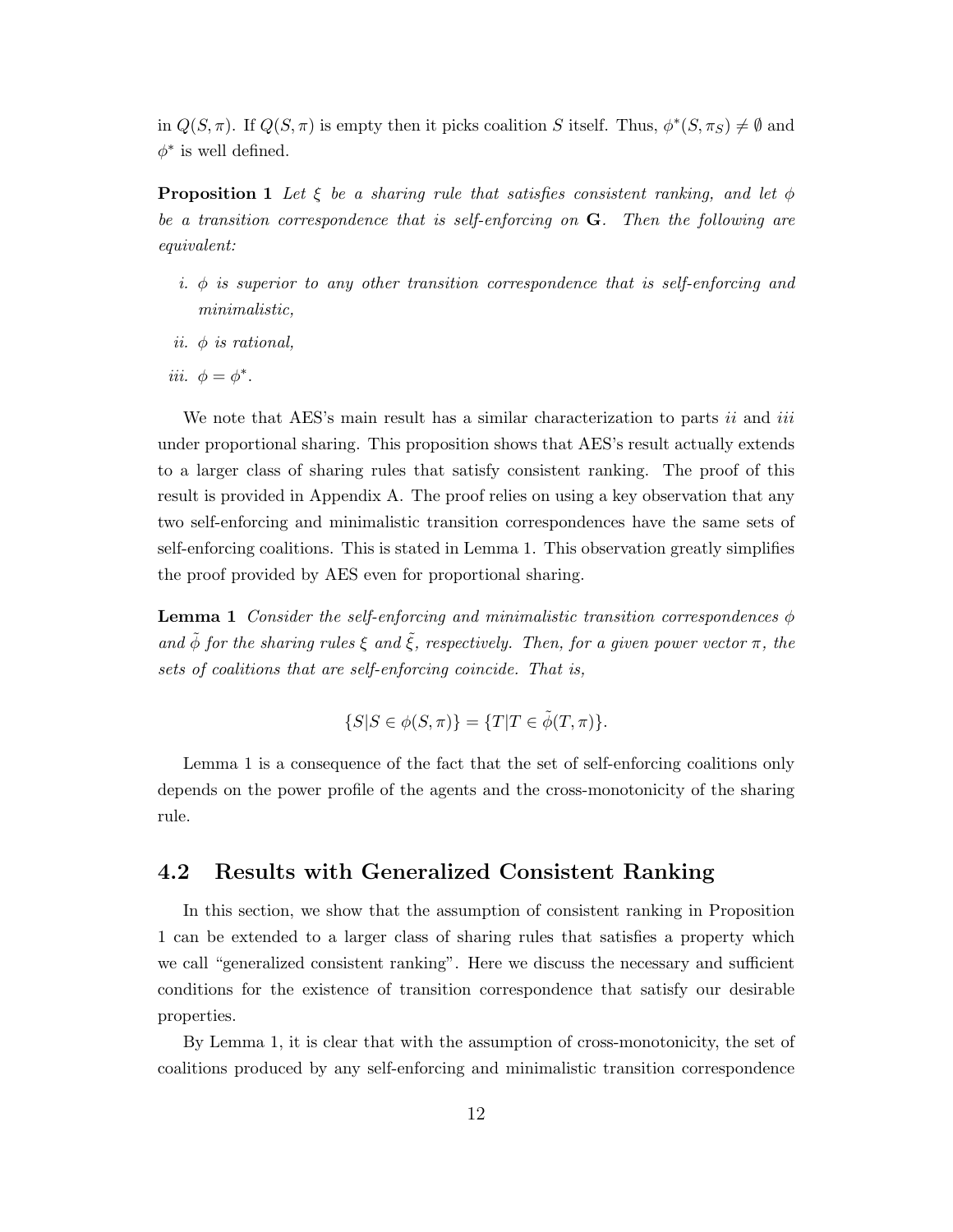coincide. Hence, we can define for any game  $(N, \pi)$  the set  $SEC(N, \pi)$  which contains self-enforcing and winning coalitions. With the set  $SEC(N, \pi)$  and the fixed sharing rule  $\xi$ , we can also define another set  $UD^{\xi}(N,\pi)$ , or the set of undominated stable coalitions in  $(N, \pi)$ . Definition 6 provides the precise definitions of these two sets.

**Definition 6** Consider the game  $(N, \pi) \in G$  and a transition correspondence  $\phi$ :

i. The set

$$
SEC(N, \pi) = \{ T \subseteq N \mid T \in \phi(T, \pi_T) \text{ and } T \in W_{(N, \pi)} \}
$$

is the set of coalitions that are self-enforcing and are winning in the game  $(N, \pi)$ .

ii. The set

$$
UD^{\xi}(N,\pi) = \{T \subseteq N \mid T \in SEC(N,\pi), \ \nexists \ S \in SEC(N,\pi) \}
$$
\n
$$
such that \ \xi_i(S,\pi_S) > \xi_i(T,\pi_T) \ \forall i \in S \cap T \}
$$

is the set of **undominated stable coalitions** in  $(N, \pi)$ .

Example 1 Consider the game

$$
(N, \pi) = (\{1, 2, 3, 4, 5, 6\}, [29, 26.5, 21, 2.49, 2.4, 2.39])
$$

as described in Section 1.1.

The self enforcing coalitions that are contained in  $(N,\pi)$  are the singletons  $\{1\}$ ,  $\{2\},\{3\}$ —which are non-winning in the game  $(N,\pi)$ —as well as the winning coalitions  ${1, 2, 3}, {1, 2, 5, 6}, {1, 2, 4, 5}, {1, 2, 4, 6}, and {2, 3, 4, 5, 6}.$  To see why these nonsingleton winning coalitions are self-enforcing, note that the power of agents  $3, 4, 5$ and 6 together is less than the power of agent 1. Therefore, any self-enforcing coalition that contains agent 1 should also contain agent 2, otherwise 1 can deviate to form a singleton. In order for 1 not to be a dictator in a game that contains agents 1 and 2, the game must contain agents whose combined powers should exceed 2.5. Therefore, any self-enforcing coalition that contains agents 1 and 2 should include either agent 3 alone or any two agents from agents  $4, 5$  and 6. On the other hand, note that if a self-enforcing coalition does not contain agent 1, then it must be either the coalition  $\{2,3,4,5,6\}$  or a subset of it. However, only the coalition  $\{2,3,4,5,6\}$  is self-enforcing because any subcoalition of size 2, 3 or 4 has a dictator. Therefore,  $\{2, 3, 4, 5, 6\}$  is the only self-enforcing coalition that does not contain agent 1. Hence, the set  $SEC(N, \pi)$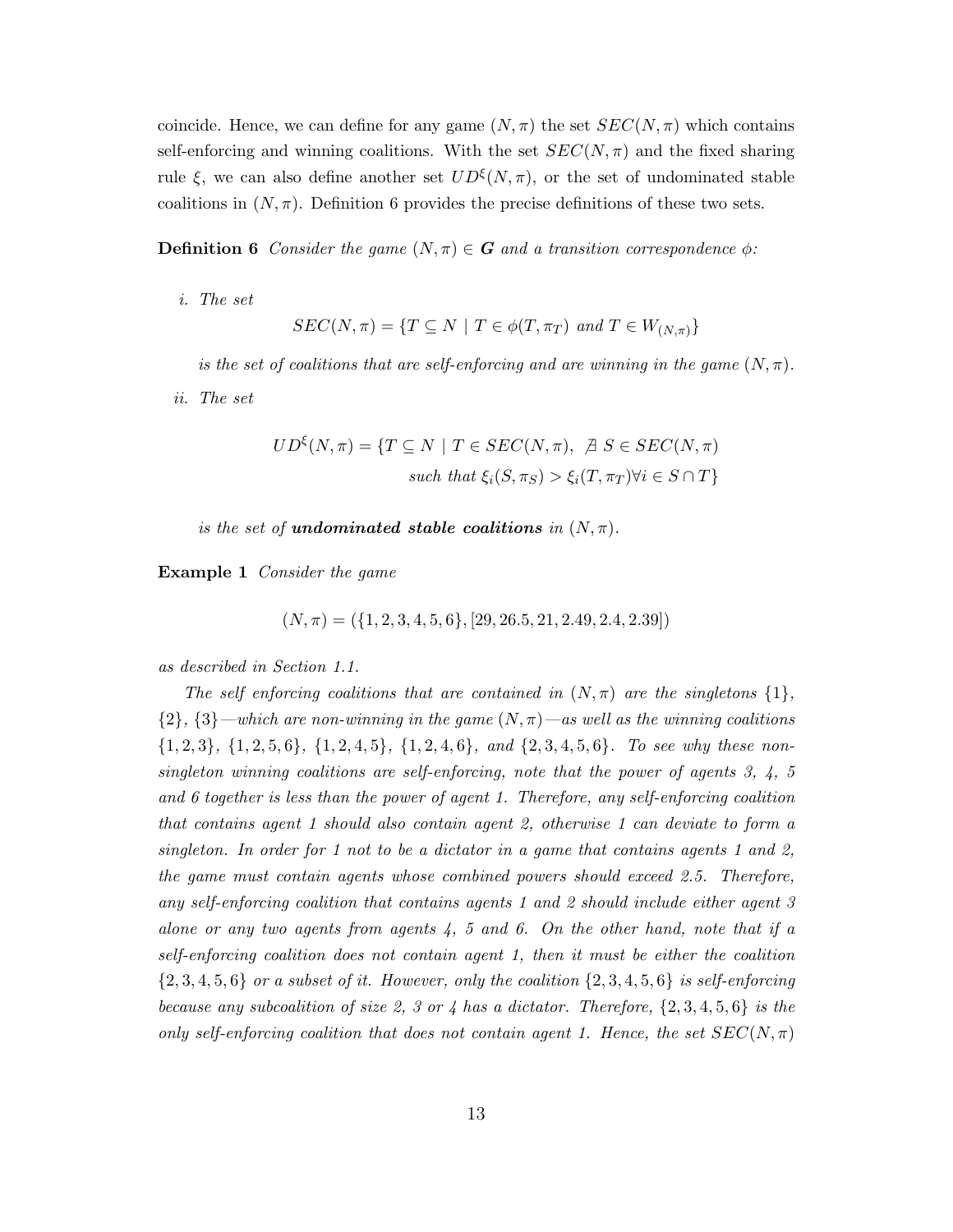defined over this game is

$$
SEC(N, \pi) = \{ \{1, 2, 3\}, \{1, 2, 5, 6\}, \{1, 2, 4, 5\}, \{1, 2, 4, 6\}, \{2, 3, 4, 5, 6\} \}.
$$

Let the prize be divided by the proportional sharing rule. Notice that the coalition  $\{2,3,4,5,6\}$  is preferred by the intersecting agents in this coalition against any other coalition in the set  $SEC(N, \pi)$ . For instance, agents 2 and 3 prefer  $\{2, 3, 4, 5, 6\}$  over the coalition  $\{1, 2, 3\}$ ; Agents 2, 5 and 6 prefer  $\{2, 3, 4, 5, 6\}$  over  $\{1, 2, 5, 6\}$ , and so forth. On the other hand, if we compare agents in coalition  $\{1, 2, 3\}$ , for instance, only agent 1 wants to belong to  $\{1,2,3\}$  but agents 2 and 3 want to form  $\{2,3,4,5,6\}$  since they get a higher share of the prize in this coalition. The same is true for the other coalitions in  $SEC(N, \pi)$  except for the coalition  $\{2, 3, 4, 5, 6\}$ . Hence the set  $UD^{\xi}(N, \pi)$ defined over this game with proportional sharing is

$$
UD^{PR}(N, \pi) = \{ \{2, 3, 4, 5, 6 \} \}.
$$

Now consider the combination sharing rule with  $\lambda = 0.5$ . Note that common agents in  $\{1, 2, 3\}$ , when compared to coalition  $\{2, 3, 4, 5, 6\}$  do not agree to stay in  $\{1, 2, 3\}$ because while agent 3 prefers to stay in  $\{1,2,3\}$ , agent 2 wants to move to  $\{2,3,4,5,6\}$ . This is because

 $\xi_2$ ({2, 3, 4, 5, 6}, [26.5, 21, 2.49, 2.4, 2.39]) = 0.34

 $\xi_3({2, 3, 4, 5, 6}, [26.5, 21, 2.49, 2.4, 2.39]) = 0.29$ 

and

$$
\xi_2(\{1, 2, 3\}, [29, 26.5, 21]) = 0.33
$$

$$
\xi_3(\{1, 2, 3\}, [29, 26.5, 21]) = 0.30
$$

The share of agent 2 is higher in the coalition  $\{2, 3, 4, 5, 6\}$  while the share of agent 3 is higher in the coalition  $\{1, 2, 3\}$ . However, intersecting agents in the coalition  $\{1, 2, 5, 6\}$ prefer this coalition to any other coalition in  $SEC(N, \pi)$  with this combination sharing rule with  $\lambda = 0.5$  and there is no other coalition in  $SEC(N, \pi)$  with such a characteristic. Therefore, the set  $UD^{\xi}(N,\pi)$  defined over this game with combination sharing with  $\lambda = 0.5$  is

$$
UD^{CS^{0.5}}(N, \pi) = \big\{ \{1, 2, 5, 6\} \big\}.
$$

However, there can be instances when the set  $UD^{\xi}(N,\pi)$  will be empty. This is true, for example, when we have combination sharing but  $\lambda = 0.54$ . Here, agents in each of the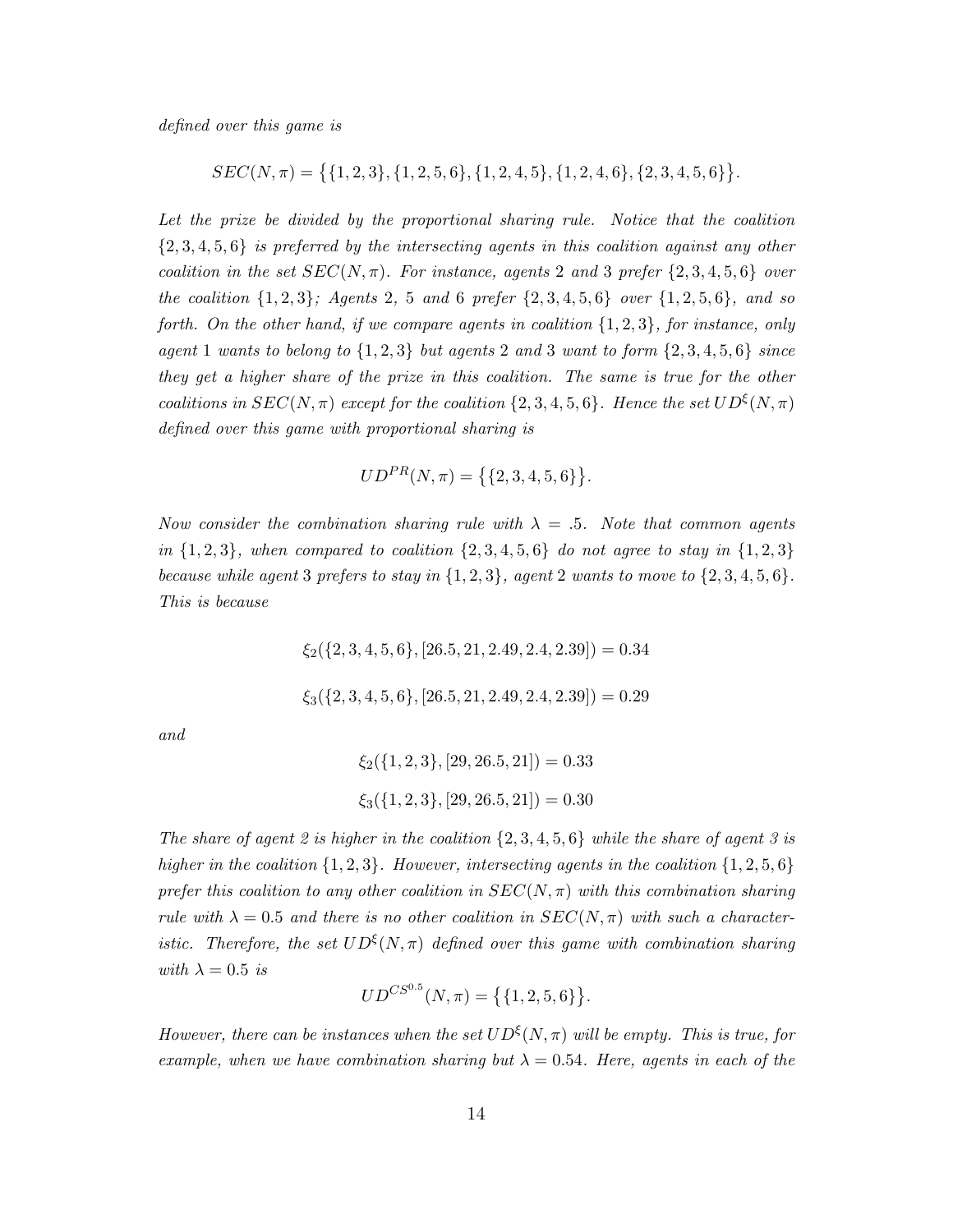coalitions in  $SEC(N, \pi)$  disagree on preference. For example, comparing  $\{1, 2, 5, 6\}$ and  $\{1, 2, 3\}$ , agent 1 prefers  $\{1, 2, 5, 6\}$  while agent 2 prefers  $\{1, 2, 3\}$ . This is true when comparing any pair of coalitions in  $SEC(N, \pi)$ . Therefore, in this game with combination sharing and  $\lambda = 0.54$ ,  $UD^{CS^{0.54}}(N, \pi) = \emptyset$ .

We now define generalized consistent ranking.

Definition 7 (Generalized consistent ranking (GC)) A sharing rule  $\xi$  satisfies  $\emph{generalized consistent ranking (GC)}$  at the game  $(N,\pi)\in\mathbf{G}$  if the set  $UD^{\xi}(N,\pi)\neq0$  $\emptyset$ .

Generalized consistent ranking requires that at the game  $(N, \pi)$ , there exists an undominated stable game that generates coalitions where agents prefer the coalition in question over any other coalition in  $SEC(N, \pi)$ . As we have shown in Example 1, there are sharing rules that make the set  $UD^{\xi}(N, \pi)$  empty. Note that if a sharing rule satisfies consistent ranking, then it satisfies GC. This is because the agents share the same ordinal ranking  $R^{\xi}$  over games. Therefore,  $UD^{\xi}(N, \pi)$  coincides with the set of coalitions generated by games that maximize  $R^{\xi}$ .

The class of sharing rules that satisfy generalized consistent ranking contains a large class of important sharing rules not covered by consistent ranking. The definition of generalized consistent ranking only imposes restrictions only on coalitions belonging to  $SEC(N, \pi)$ . Thus, for instance, a sharing rule will meet GC if it satisfies consistent ranking within the class of games containing coalitions from  $SEC(N, \pi)$  (and does not necessarily satisfy consistent ranking for games containing coalitions outside  $SEC(N, \pi))$ . One example of such sharing rule might split the resource in proportion (or equally) within the class of games with coalitions from  $SEC(N, \pi)$ , and use combination sharing on games containing coalitions outside of  $SEC(N, \pi)$ .<sup>21</sup>

Alternatively, note that the sharing rule does not need to satisfy consistent ranking within the class of games containing coalitions contained in  $SEC(N, \pi)$ . For instance, consider a convex combination of dictatorial sharing and proportional, where 90% of the resource is allocated to a single agent following a priority ordering and the remaining 10% of the resource is allocated to all the agents in proportion to their power. For instance, if the priority ordering is  $1 \succ 2 \succ \cdots \succ n$ , then for all the games in the set  $SEC(N, \pi)$  that contain agent 1, 90% of the resource is given to agent 1 and the remaining 10% is split between all the agents in proportion to their power. For all the games in the set  $SEC(N, \pi)$  that contain agent 2 but do not contain agent 1, 90% of the resource is given to agent 2 and the remaining 10% is split between all the agents

<sup>21</sup>As long as cross-monotonicity is satisfied.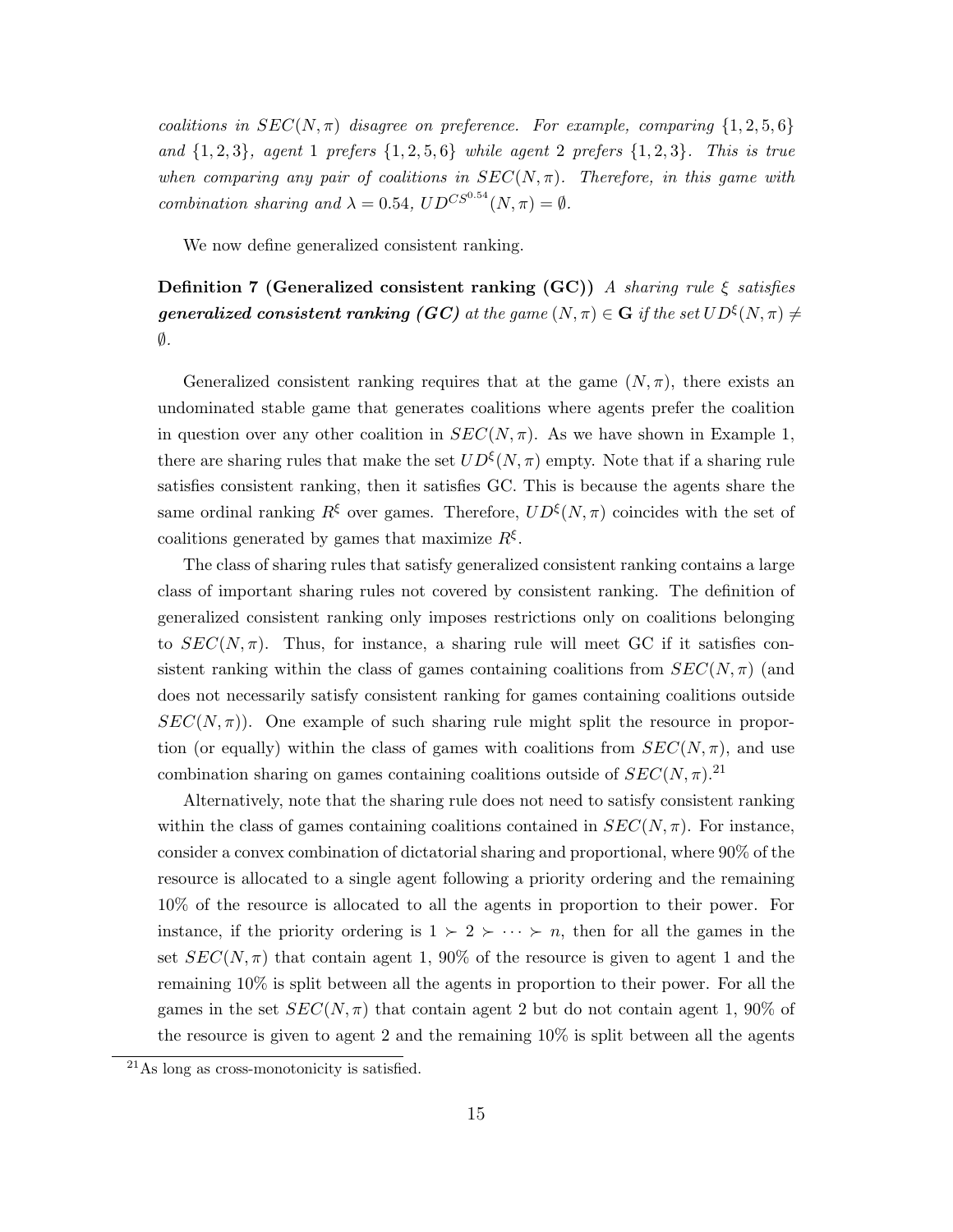in proportion to their power, and so forth. This rule satisfies generalized consistent ranking for the game  $(N, \pi) = (\{1, 2, 3, 4, 5\}, [18.5, 21, 20, 19, 18.6])$  but does not satisfy consistent ranking. To see this, note that any coalition with three agents is contained in  $SEC(N, \pi)$ . However, the only coalition in the set  $UD^{\xi}(N, \pi)$  is  $\{1, 4, 5\}$  because this coalition is preferred by agents 1, 4 and 5 over any other coalition that contains them. Clearly consistent ranking is not satisfied, for instance, for the games with coalitions  $\{1, 2, 3\}$  and  $\{2, 3, 4\}$ , agent 3 prefers the former whereas agent 2 prefers the latter.

The following result provides the complete class of sharing rules that allow the compatibility of SE and RAT. It also provides the unique transition correspondence that meets SE and RAT. Proposition  $1(i\ell-iii)$  is a straighforward consequence of this result.

**Proposition 2** Consider the domain of games  $\bf{G}$ . There exists a transition correspondence  $\phi$  defined on **G** that satisfies SE and RAT under the sharing rule  $\xi$  if and only if  $\xi$  satisfies GC. Moreover, if  $\phi$  satisfies SE and RAT, then

$$
\phi(N,\pi) = \{T|T \in UD^{\xi}(N,\pi)\}.
$$

#### 4.3 Results under Combination Sharing

#### 4.3.1 Size-Power Monotonic Games

In Example 1, we have demonstrated that combination sharing may not satisfy generalized consistent ranking. There is a class of games, however, where combination sharing will yield consistent ranking for any value  $\lambda$  (and hence satisfies GC for the restriction to this games). This class of games satisfy the condition of size-power monotonicity where larger-sized coalitions have more power.

Definition 8 (Size-Power Monotonicity (SPM)) A game  $(N,\pi)$  is size-power **monotonic (SPM)** if for any  $A, B \subset N$  such that  $|B| > |A|$ , we have that  $\pi(B) >$  $\pi(A)$ . The set of SPM games is denoted by G.

What the SPM condition does is to take away the tension between coalition size and power (since power increases with size) and thus coalitions with smaller sizes (which, by definition, have lower power) will always give a higher share for any value of  $\lambda$ .

We say the domain of games  $G \subset \mathbf{G}$  is feasible if for all  $(N, \pi) \in G$ , and for any  $S \subset \mathbf{G}$ N, the game  $(S, \pi_S) \in G$ . Proposition 3 characterizes the transition correspondence that satisfy SE and RAT over the domain of SPM games.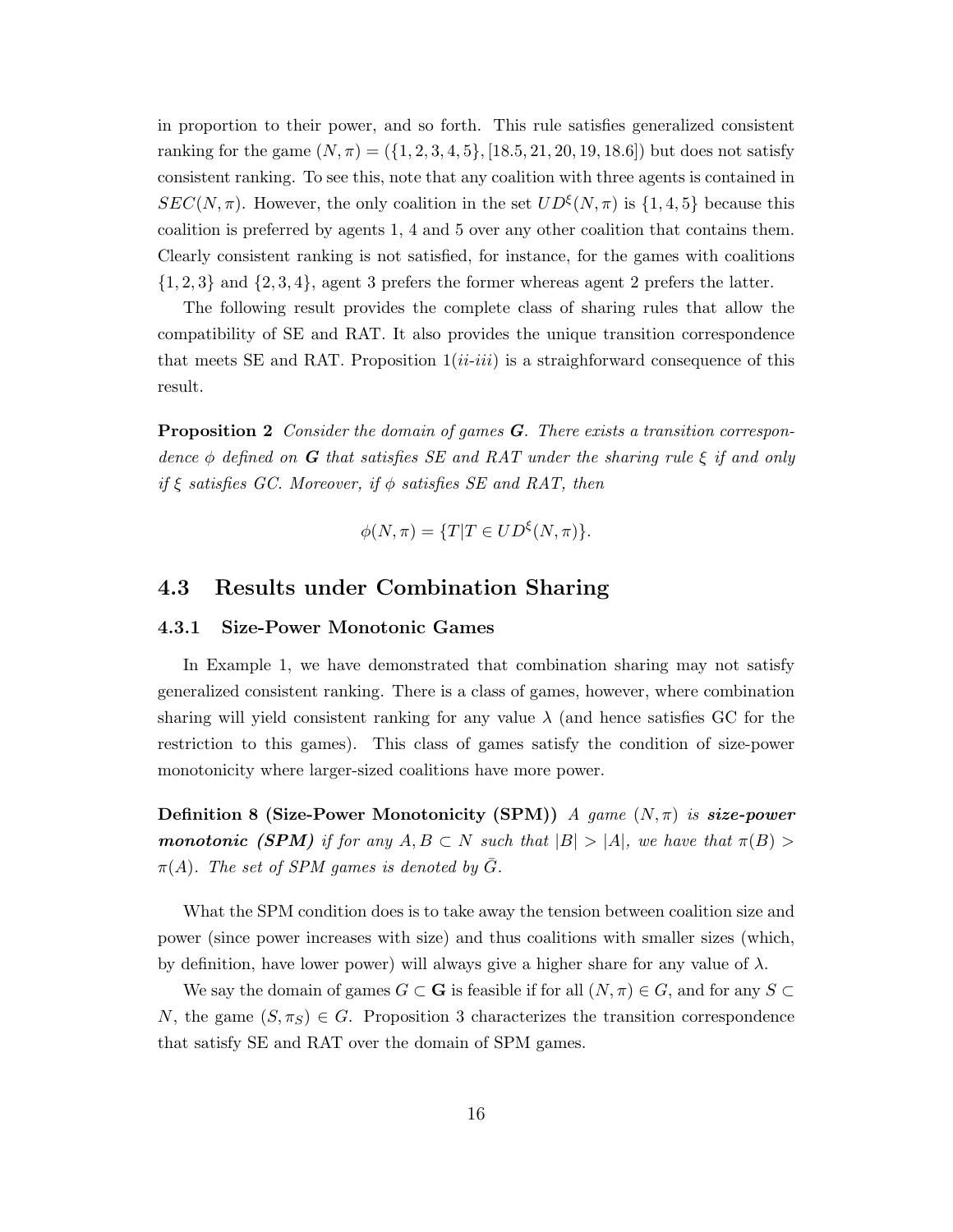**Proposition 3** Let the transition correspondence  $\phi^{**}$  be defined over the set  $\overline{G}$  as follows:

$$
\phi^{**}(S,\pi) = \underset{M \in Q(S,\pi) \cup \{S\}}{\arg \max} R^{\xi}(M,\pi_M)
$$

where  $Q(S,\pi) = \{T \subset S \mid T \in W_{(S,\pi)}, T \in \phi^*(T,\pi_T)\}\$ 

Under combination sharing  $CS^{\lambda}$ ,

- i. for any fixed  $\lambda \in (0,1)$ , the transition correspondence  $\phi$  defined on the domain of SPM games  $\bar{G}$  satisfies SE and RAT if and only if  $\phi = \phi^{**}$ .
- ii. if the transition correspondence  $\phi$  defined on the feasible domain of games G satisfies SE and RAT for all combination sharing parameter  $\lambda \in (0,1)$ , then  $\phi = \phi^{**}$  and  $G \subseteq \overline{G}$ .

The intuition behind the first part of Proposition 3 is that since SPM games guarantee that there is no disagreement with coalition size and power, then there will exist a ranking over these coalitions to which agents agree. Hence, combination sharing in this case satisfies consistent ranking and therefore we can use Proposition 1 to characterize the transition correspondence that will satisfy SE and RAT. The second part of Proposition 3 states that if we want to find a transition correspondence that satisfies SE and RAT for all possible values of  $\lambda \in (0,1)$ , then the domain of games should be a subset of  $G$ , which is the set of SPM games.

However, there is a class beyond SPM games where a transition correspondence that satisfy SE and RAT exists for combination sharing provided that we restrict the parameter  $\lambda$ . What this restriction does is to make the set  $U D^{CS^{\lambda}}(N, \pi)$  nonempty. Hence, combination sharing with the restricted  $\lambda$  values will satisfy generalized consistent ranking at these class of games.

#### 4.3.2 Maximalist Domain

Consider the sharing rule  $CS^{\lambda}$ . Even if the game were not SPM (that is, there is a tension between coalition size and power), it is still possible to find conditions wherein a transition correspondence that satisfies SE and RAT will exist. In order to find such transition correspondence over these non-SPM games, we need to define the largest domain in which the parameter  $\lambda$  allows combination sharing to satisfy generalized consistent ranking.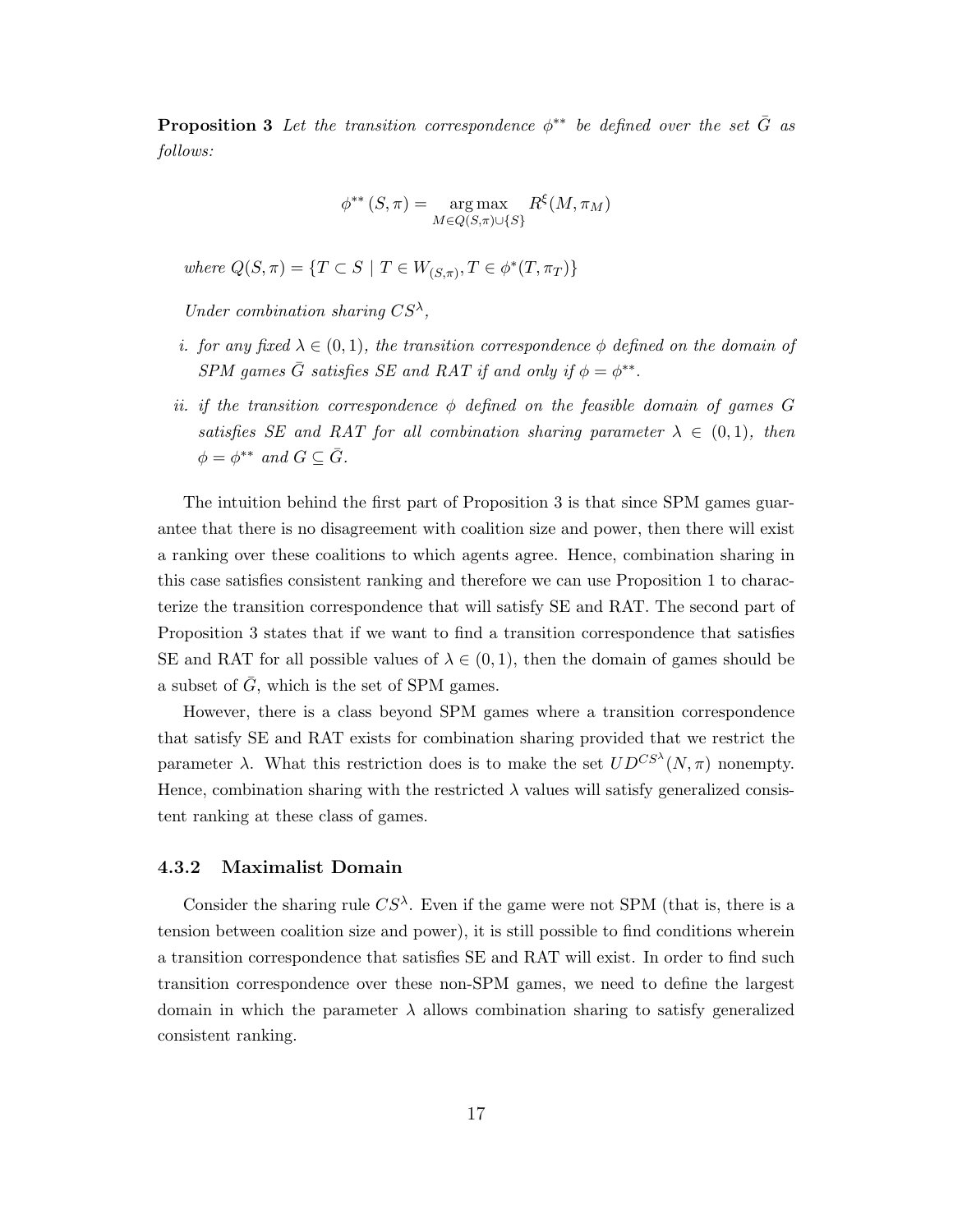In order to characterize the values of  $\lambda$  that will make combination sharing  $CS^{\lambda}$ satisfy generalized consistent ranking, we first note that from the definition of combination sharing that agents in the intersection of any two coalitions  $S$  and  $T$  will agree on coalition  $S$  if and only if their share is higher in  $S$  than in  $T$ , that is:

$$
\lambda \frac{1}{|S|} + (1 - \lambda) \frac{\pi_i}{\pi(S)} > \lambda \frac{1}{|T|} + (1 - \lambda) \frac{\pi_i}{\pi(T)} \ \forall \ i \in S \cap T
$$

or, after rearranging,

$$
\lambda \frac{|T| - |S|}{|T||S|} + (1 - \lambda)\pi_i \frac{\pi(T) - \pi(S)}{\pi(T)\pi(S)} > 0 \ \forall \ i \in S \cap T
$$
 (2)

For instance, if the size of coalition S were smaller than  $T(|S| < |T|)$  but the coalition power were higher  $(\pi(S) > \pi(T))$ , the the only way that S will be preferred is when the first term on the left-hand side of Equation 2 is higher than the second term.

Since all the parameters (coalition sizes, coalition powers, and the agents' power) in Equation 2 are known, in principle we can find values of  $\lambda$  where we can make all agents in the intersection of two coalitions prefer one over the other. That is, we can find a  $\lambda$  high enough for agents to prefer the smaller-sized coalition (since higher  $\lambda$ puts more weight towards equal sharing) and a  $\lambda$  low enough for the agents to prefer lower-powered coalitions (where proportional sharing dominates). Thus, for any two coalitions  $S, T \subset 2^N$  we can define:

$$
\underline{\lambda}^{(S,T)}(N,\pi) = \frac{\underline{\pi}_i^{(S,T)}\left(\frac{\pi(S)-\pi(T)}{\pi(S)\pi(T)}\right)}{\underline{\pi}_i^{(S,T)}\left(\frac{\pi(S)-\pi(T)}{\pi(S)\pi(T)}\right) + \left(\frac{|T|-|S|}{|T||S|}\right)}\tag{3}
$$

where  $\pi_i^{(S,T)}$  $i_j^{(S,1)}$  is the power of agent i in the intersection S and T with the lowest power.

and

$$
\bar{\lambda}^{(S,T)}(N,\pi) = \frac{\bar{\pi}_i^{(S,T)}\left(\frac{\pi(S)-\pi(T)}{\pi(S)\pi(T)}\right)}{\bar{\pi}_i^{(S,T)}\left(\frac{\pi(S)-\pi(T)}{\pi(S)\pi(T)}\right) + \left(\frac{|T|-|S|}{|T||S|}\right)}\tag{4}
$$

where  $\bar{\pi}_i^{(S,T)}$  $i_j^{(S,I)}$  is the power of agent i in the intersection of S and T with the highest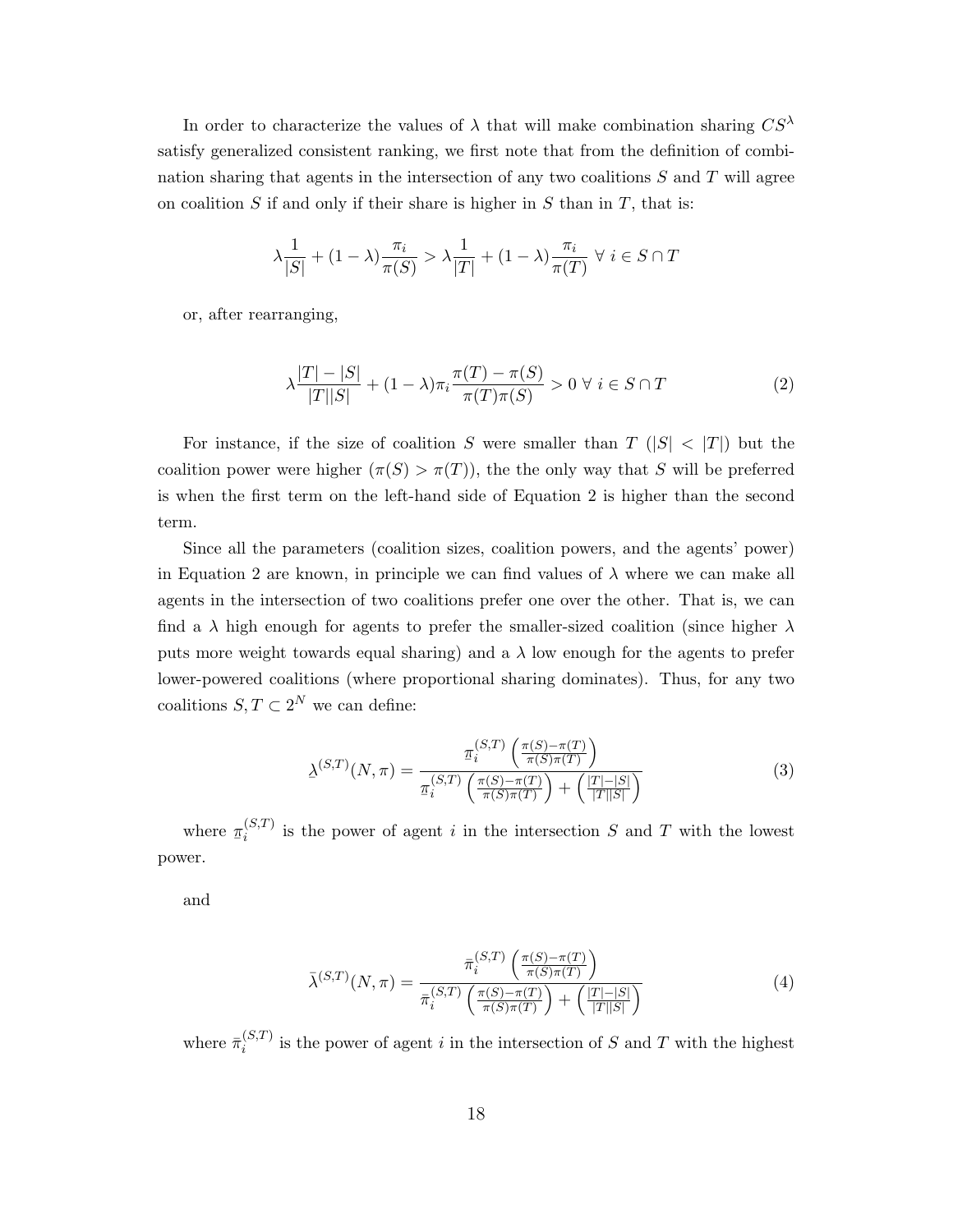power. Because of our assumption of no ties in the power of any pair of coalitions, these values of  $\lambda$  always exists.

In Equation 3, any  $\lambda \leq \lambda$  will convince agents in the intersection to choose S over T when S has the lower power by putting more weight on proportional sharing. Note that we only need to convince the agent with the lowest power  $\pi_i$  since he will have the least to gain under proportional sharing. If this lowest-powered agent's share is higher under this level of  $\lambda$ , then any other agent in the intersection of S and T with a higher power will also have a higher share in coalition S. In the same manner, Equation 4 provides the incentives to choose a smaller-sized coalition over a larger coalition (but with a lower power) by putting more weight on equal sharing. Note that only the agent in the intersection with the largest power must be convinced to choose the smaller-sized coalition since he has the most to lose in moving to a level of  $\lambda$  that puts more weight on equal sharing.

As a corollary,  $\lambda$  values between  $\lambda^{(S,T)}(N,\pi)$  and  $\bar{\lambda}^{(S,T)}(N,\pi)$  create disagreement between the agents in the intersection of S and T. Particularly, when  $\lambda > \lambda^{(S,T)}(N, \pi)$ the lowest powered agent in the intersection prefers the coalition with the smaller size (and higher power) while for  $\lambda < \bar{\lambda}^{(S,T)}(N,\pi)$  the highest powered agent in the intersection prefers the lower powered coalition (with larger size).

We are now in the position to calculate for non-SPM games  $(N, \pi) \notin G$  two threshold values  $\Delta(N, \pi)$  and  $\bar{\Lambda}(N, \pi)$  over the set  $SEC(N, \pi)$ . Recall from Definition 6 that the set  $SEC(N, \pi)$  contains winning and self-enforcing coalitions from the game  $(N, \pi)$ . The threshold value  $\Delta(N, \pi)$  ensures that for any  $\lambda \leq \Delta(N, \pi)$  the lowestpowered coalition in  $SEC(N, \pi)$  will be unanimously preferred by all of its members over all other coalitions in  $SEC(N, \pi)$  to which they could possibly belong. On the other hand, for  $\lambda \geq \Lambda(N, \pi)$  the smallest-sized coalition in  $SEC(N, \pi)$  will be unanimously preferred by all of its members over all other coalitions in  $SEC(N, \pi)$  to which they could possibly belong. These values are:

$$
\Delta(N,\pi) = \min \Delta^{(S,T)}(N,\pi)
$$
\n
$$
\text{s.t. } \Delta^{(S,T)}(N,\pi) \in (0,1)
$$
\n(5)

for all  $S, T \in SEC(N, \pi)$ 

and

$$
\bar{\Lambda}(N,\pi) = \max \bar{\lambda}^{(S,T)}(N,\pi) \tag{6}
$$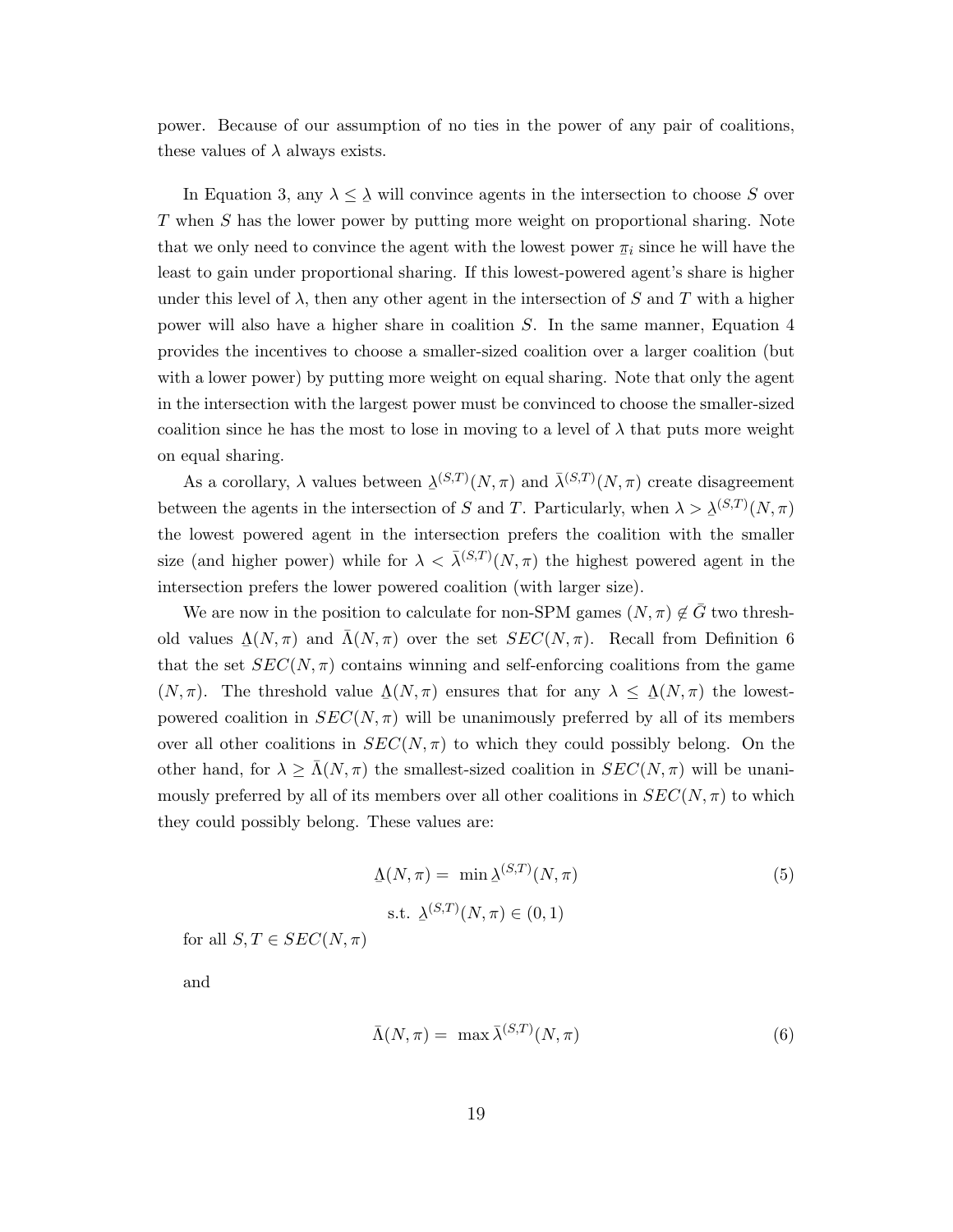s.t. 
$$
\bar{\lambda}^{(S,T)}(N,\pi) \in (0,1)
$$

for all  $S, T \in SEC(N, \pi)$ 

To illustrate these threshold values, consider the game

$$
(N, \pi) = (\{1, 2, 3, 4, 5, 6\}, [29, 26.5, 21, 2.49, 2.4, 2.39])
$$

used in Example 1 in Section 4.2. This game is clearly not size-power monotonic since a two-person coalition like  $\{4, 5\}$  has less power than the singleton  $\{1\}$ .

In that game, we have the set

$$
SEC(N, \pi) = \{ \{1, 2, 3\}, \{1, 2, 5, 6\}, \{1, 2, 4, 5\}, \{1, 2, 4, 6\}, \{2, 3, 4, 5, 6\} \}.
$$

We calculate the following values based on Equations 3, 4, 5 and 6:

$$
\lambda^{(\{1,2,3\},\{1,2,5,6\})}(N,\pi) = 0.5277; \quad \bar{\lambda}^{(\{1,2,3\},\{1,2,5,6\})}(N,\pi) = 0.5501
$$
\n
$$
\lambda^{(\{1,2,3\},\{1,2,4,5\})}(N,\pi) = 0.5258; \quad \bar{\lambda}^{(\{1,2,3\},\{1,2,4,5\})}(N,\pi) = 0.5482
$$
\n
$$
\lambda^{(\{1,2,3\},\{1,2,4,6\})}(N,\pi) = 0.5260; \quad \bar{\lambda}^{(\{1,2,3\},\{1,2,4,6\})}(N,\pi) = 0.5484
$$
\n
$$
\lambda^{(\{1,2,3\},\{2,3,4,5,6\})}(N,\pi) = 0.4494; \quad \bar{\lambda}^{(\{1,2,3\},\{2,3,4,5,6\})}(N,\pi) = 0.5074
$$
\n
$$
\lambda^{(\{1,2,5,6\},\{1,2,4,5\})}(N,\pi) = 1; \quad \bar{\lambda}^{(\{1,2,5,6\},\{1,2,4,5\})}(N,\pi) = 1
$$
\n
$$
\lambda^{(\{1,2,5,6\},\{1,2,4,6\})}(N,\pi) = 1; \quad \bar{\lambda}^{(\{1,2,5,6\},\{1,2,4,6\})}(N,\pi) = 1
$$
\n
$$
\lambda^{(\{1,2,5,6\},\{2,3,4,5,6\})}(N,\pi) = 0.0738; \quad \bar{\lambda}^{(\{1,2,5,6\},\{2,3,4,5,6\})}(N,\pi) = 0.4692
$$
\n
$$
\lambda^{(\{1,2,4,5\},\{1,2,4,6\})}(N,\pi) = 1; \quad \bar{\lambda}^{(\{1,2,4,5\},\{1,2,4,6\})}(N,\pi) = 1
$$
\n
$$
\lambda^{(\{1,2,4,5\},\{2,3,4,5,6\})}(N,\pi) = 0.0752; \quad \bar{\lambda}^{(\{1,2,4,5\},\{2,3,4,5,
$$

If  $\lambda \leq \Lambda(N, \pi)$ , we are assured that agents in  $\{2, 3, 4, 5, 6\}$  prefer this coalition to any other coalition in  $SEC(N, \pi)$  where they could possibly belong. In this case,  $\lambda$  is "low enough" to encourage members to prefer the coalition with the least power. In this case,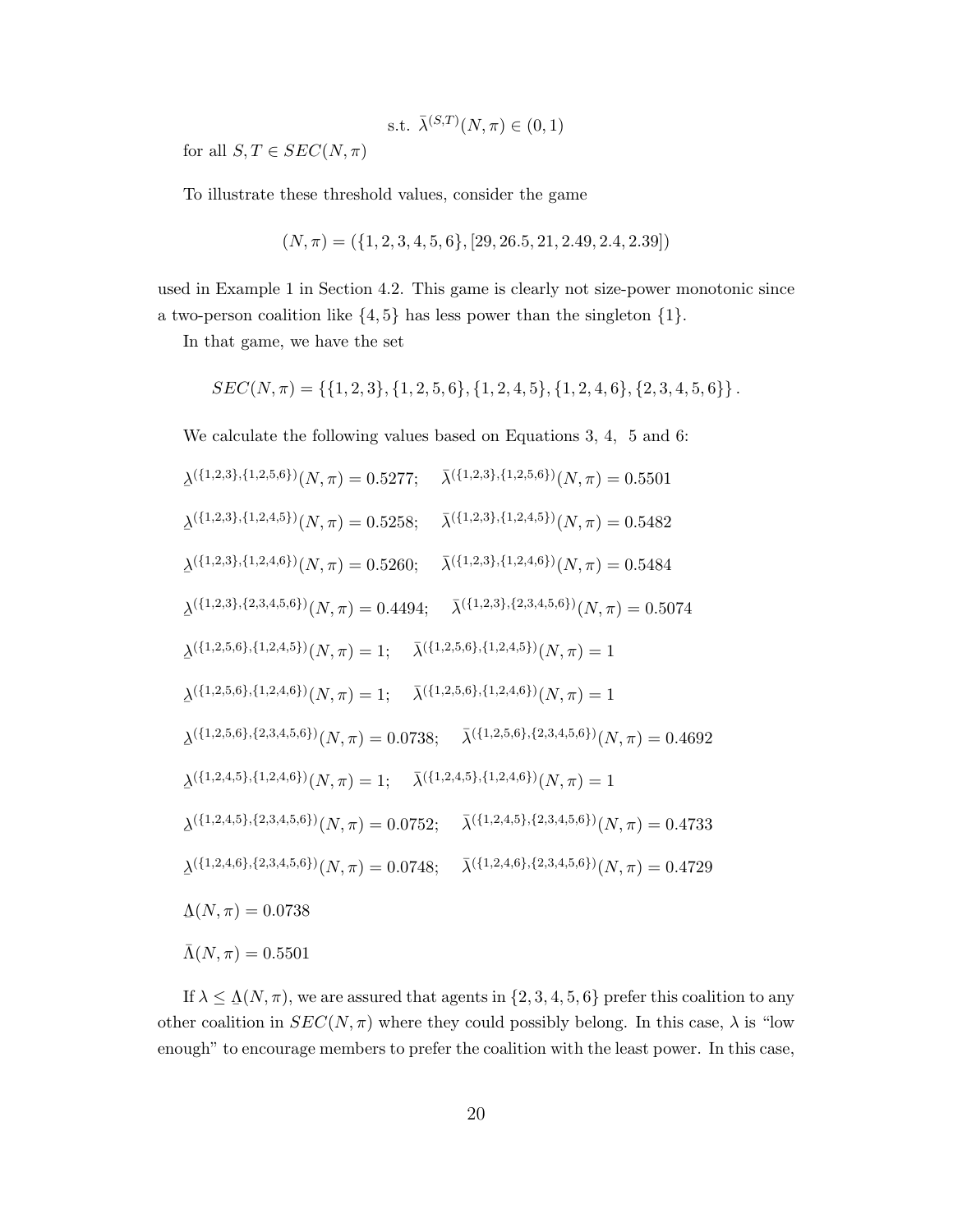the set  $UD^{CS^{\lambda}}(N,\pi)$  contains the coalition  $\{2,3,4,5,6\}$  and is therefore non-empty. On the other hand, if  $\lambda \geq \bar{\Lambda}(N, \pi)$ , agents in the coalition  $\{1, 2, 3\}$  prefer this coalition over any other coalition in  $SEC(N, \pi)$  where they could possibly belong. In other words,  $\lambda$  is "high enough" to encourage the members to prefer the coalition with the smallest size. Here, the set  $UD^{CS^{\lambda}}(N, \pi)$  contains the coalition  $\{1, 2, 3\}$  and is likewise non-empty. For these extreme values of  $\lambda$ , combination sharing at the game  $(N, \pi)$  $({1, 2, 3, 4, 5, 6}, [29, 26.5, 21, 2.49, 2.4, 2.39])$  satisfies generalized consistent ranking.

For this particular game, these extreme values of  $\lambda$  are not the only values where the set  $U D^{CS^{\lambda}}(N, \pi)$  will be nonempty, as demonstrated in Example 1. In some games we may also find an interval within  $\lambda \in (0,1)$  where a "compromise coalition" (that is, coalitions that neither have the least power nor the smallest size) will be unanimously preferred by its members. These compromise coalitions will exist whenever there exists a coalition Q where  $|Q| \neq \min_{T \in SEC(N,\pi)} |T|$  and  $\pi(Q) \neq \min_{T \in SEC(N,\pi)} \pi(T)$  such that:

$$
\underline{\Lambda}^Q(N,\pi) = \min_{T \in SEC(N,\pi)} \overline{\lambda}^{(T,Q)}(N,\pi) < \max_{T \in SEC(N,\pi)} \underline{\lambda}^{(T,Q)}(N,\pi) = \overline{\Lambda}^Q(N,\pi) \tag{7}
$$

subject to  $\bar{\lambda}^{(T,Q)}(N,\pi) \in (0,1)$  and  $\bar{\lambda}^{(T,Q)}(N,\pi) \in (0,1) \ \forall \ T, Q \in SEC(N,\pi)$ 

Whenever  $\lambda \in \left[\Delta^Q(N,\pi), \bar{\Lambda}^Q(N,\pi)\right]$ , the coalition  $Q \in U D^{CS^{\lambda}}(N,\pi)$  and therefore this coalition is unanimously preferred by its intersecting members against any other coalition in  $SEC(N, \pi)$ .

In our current example, we have  $\Delta^Q(N,\pi) = 0.4692$  and  $\bar{\Lambda}^Q(N,\pi) = 0.5277$ . Since this satisfies the condition in Equation 7, we are guaranteed that a compromise coalition exists and is unanimously preferred by its intersecting members against any other coalition in  $SEC(N, \pi)$ . Suppose that  $\lambda = 0.5$  (which is contained in the interval  $[\Delta^Q(N,\pi), \bar{\Lambda}^Q(N,\pi)]$ , then the coalition  $\{1, 2, 5, 6\}$  will be unanimously preferred by its intersecting members. For instance, comparing  $\{1, 2, 5, 6\}$  and  $\{1, 2, 3\}$ , we have

> $\xi_1({1, 2, 5, 6}, [29, 26.5, 2.4, 2.39]) = 0.3655$  $\xi_2$ ({1, 2, 5, 6}, [29, 26.5, 2.4, 2.39]) = 0.3447  $\xi_5({1, 2, 5, 6}, [29, 26.5, 2.4, 2.39]) = 0.1449$  $\xi_6({1, 2, 5, 6}, [29, 26.5, 2.4, 2.39]) = 0.1448$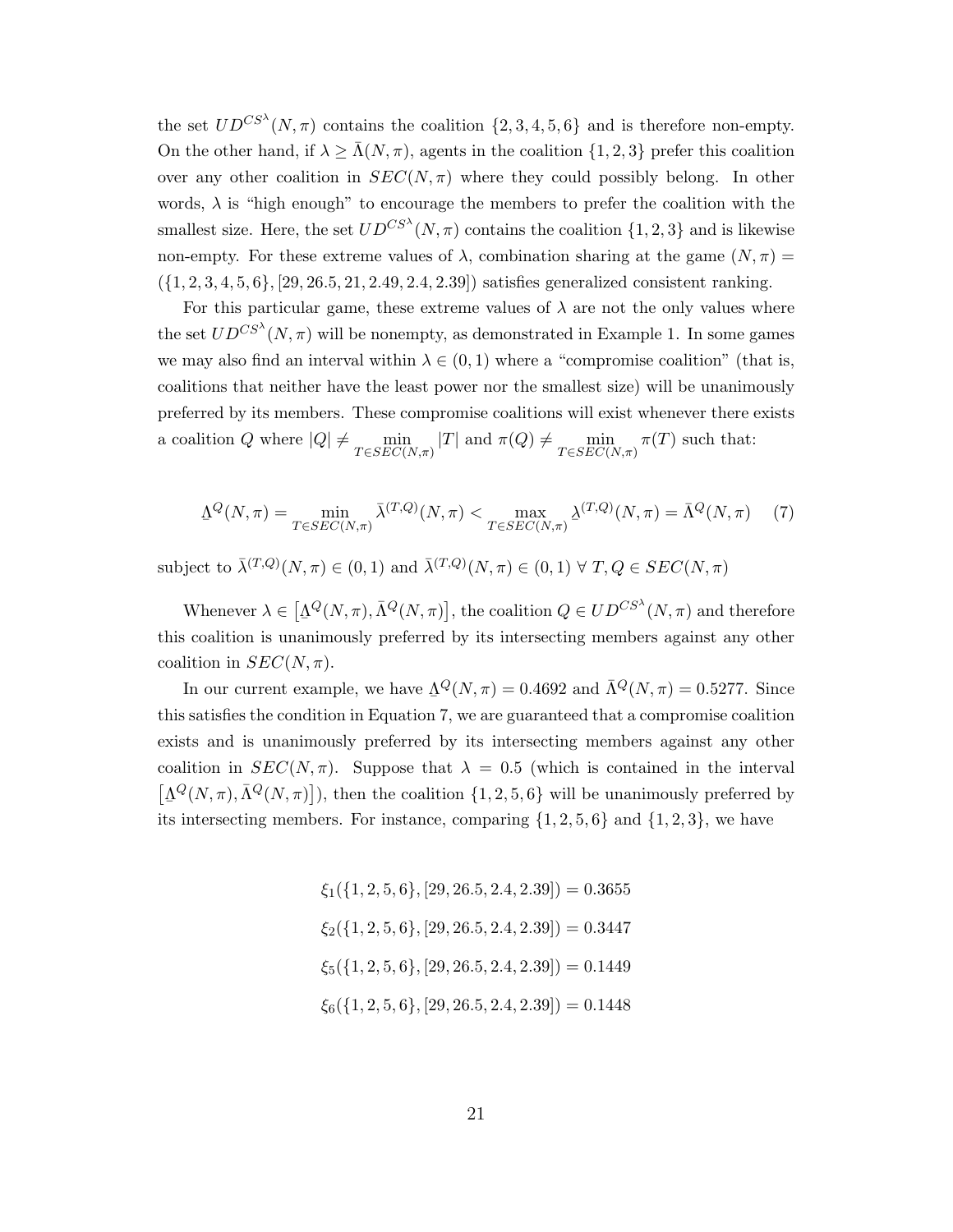$$
\xi_1(\{1, 2, 3\}, [29, 26.5, 21]) = 0.3562
$$

$$
\xi_2(\{1, 2, 3\}, [29, 26.5, 21]) = 0.3398
$$

$$
\xi_5(\{1, 2, 3\}, [29, 26.5, 21]) = 0
$$

$$
\xi_6(\{1, 2, 3\}, [29, 26.5, 21]) = 0
$$

It is easy to verify that the agents in  $\{1, 2, 5, 6\}$  will have the highest share in this coalition compared to any other coalition in  $SEC(N, \pi)$ , namely  $\{1, 2, 3\}, \{1, 2, 4, 5\}$ ,  $\{1, 2, 4, 6\}$  and  $\{2, 3, 4, 5, 6\}$ . Hence,  $\{1, 2, 5, 6\} \in UD^{CS^{0.5}}(N, \pi)$ .

Of course there are games where we cannot find these compromise coalitions. For instance, suppose we decrease agent 3's power to 20 instead of 21 so that the game now becomes:

$$
(N, \tilde{\pi}) = (\{1, 2, 3, 4, 5, 6\}, [29, 26.5, 20, 2.49, 2.4, 2.39]).
$$

In this example, the compromise coalition  $\{1, 2, 5, 6\}$  is not part of  $U D^{CS^{0.5}}(N, \tilde{\pi})$ because Equation 7 is not satisfied, that is,

$$
\Delta^Q(N,\tilde{\pi}) = 0.5155 \nless \bar{\Lambda}^Q(N,\tilde{\pi}) = 0.5151
$$

The next proposition establishes the largest class of non-SPM games for which there exists a transition correspondence satisfying SE and RAT. In these games we basically need the combination sharing parameter  $\lambda$  to be either low enough for agents to unanimously pick the coalition with the least power, high enough for them to pick the coalition with the smallest size, or inside the interval where they pick the compromise coalition.

Formally, consider the classes of games such that

$$
G^*(\lambda) = \{ (S, \pi_S) | \lambda \in (0, \Delta(S, \pi_S)] \cup [\bar{\Lambda}(S, \pi_S), 1) \cup \bigcup_{Q \in SEC(S, \pi_S)} [\bar{\Lambda}^Q(S, \pi_S), \Delta^Q(S, \pi_S)] \}
$$

**Proposition 4** Consider the sharing rule  $CS^{\lambda}$  for a fixed  $\lambda \in (0,1)$  and let  $\check{\phi}$  be a transition correspondence defined over the feasible set of games  $G \subseteq \mathbf{G}$ . Then,

a.  $CS^{\lambda}$  satisfies  $GC$  at  $(N, \pi) \in G$  if and only if  $G \subseteq G^*(\lambda)$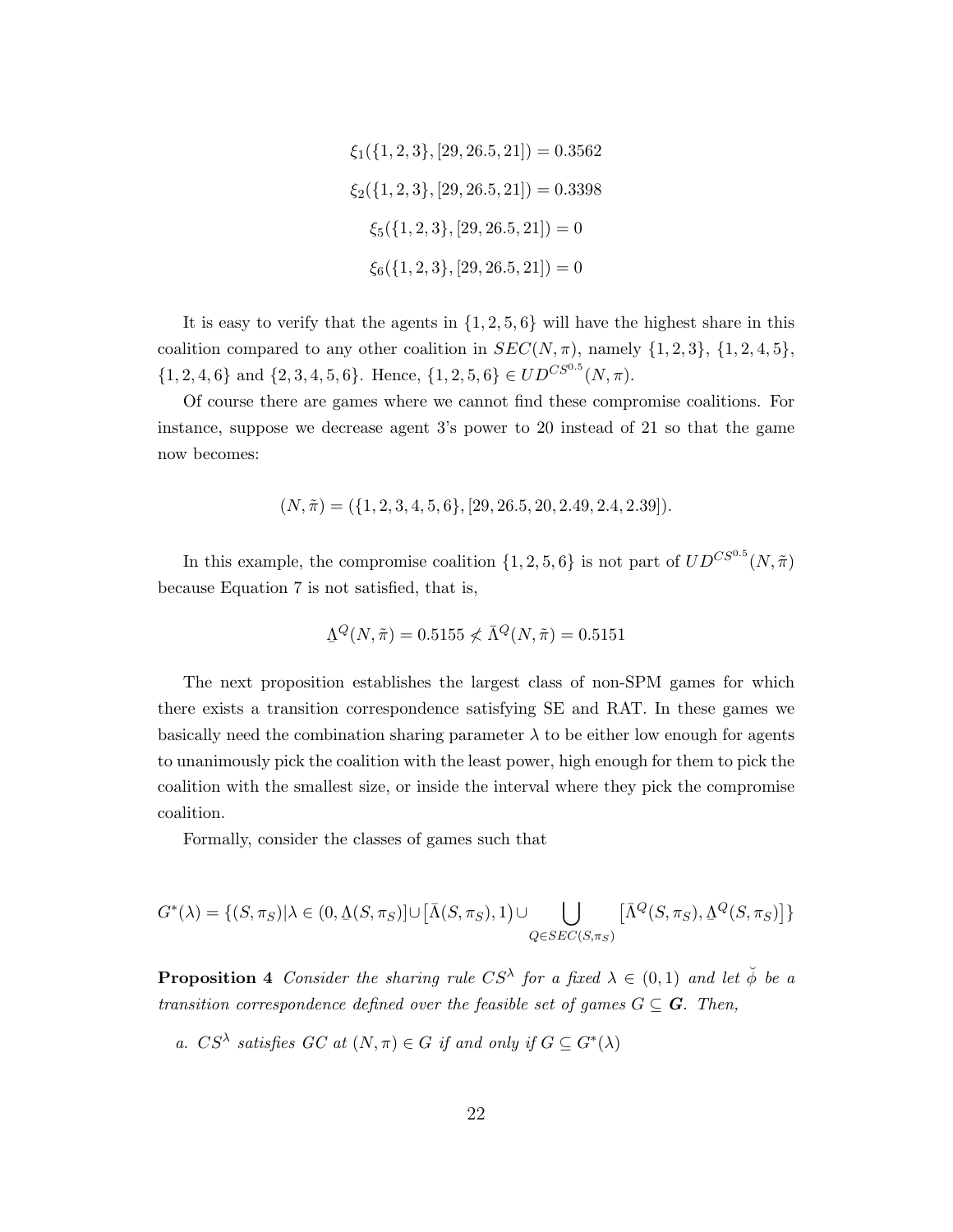b. For the transition correspondence  $\check{\phi}: G^*(\lambda) \to 2^N$  that satisfies SE and RAT: *i. if*  $\lambda \in [\bar{\Lambda}(N,\pi),1),$ 

$$
\breve{\phi}(N,\pi) = \underset{T \in SEC(N,\pi)}{\arg \min} |T|
$$

*ii. if*  $\lambda \in (0, \underline{\Lambda}(N, \pi)),$ 

$$
\breve{\phi}(N,\pi) = \argmin_{T \in SEC(N,\pi)} \pi(T)
$$

*iii.* if  $\Delta^Q(N,\pi) \leq \lambda \leq \bar{\Lambda}^Q(N,\pi)$ 

$$
\check{\phi}(N,\pi) = \left\{ Q \mid Q \in SEC(N,\pi), \underline{\Lambda}^Q(N,\pi) < \overline{\Lambda}^Q(N,\pi) \right\}
$$

- **Remark 1** i. For any coalition formation game  $(N, \pi)$ , there is always a combination sharing parameter  $\lambda$  such that  $(N, \pi) \in G^*(\lambda)$  and therefore  $CS^{\lambda}$  at this game  $(N, \pi)$  satisfies generalized consistent ranking. Thus, at such  $\lambda$  there exists a transition correspondence  $\phi$  that satisfies SE and RAT at the game  $(N, \pi)$ .
	- ii. For any coalition formation game  $(N, \pi)$  and sharing rule  $CS^{\lambda}$ , there is always a coalition  $S \subset N$  who can give up their power to  $\tilde{\pi}_S \leq \pi_S$  such that the game  $(N,(\tilde{\pi}_S, \pi_{-S})) \in G^*(\lambda)$ . Thus, at this new power profile there exists a transition correspondence  $\check{\phi}$  that satisfies SE and RAT at the game  $(N,(\tilde{\pi}_S, \pi_{-S})) \in G^*(\lambda)$ .

Hence, a lesson from the remark is that potential disagreements among agents on the choice of coalitions need not lead to a complete breakdown of cooperation. Regardless of the initial configuration of power, it is always possible to find agreements on coalitions if only agents agree to either set the correct method of sharing the prize ( $\lambda$ ) or, alternatively, to give up power.<sup>22</sup> This is an optimistic observation, and can very well be applied to any activity that requires cooperation.

### 5 Conclusion

This paper develops an axiomatic approach to a coalition formation model by focusing on two main axioms: self-enforcement and rationality. We investigate the effect

 $^{22}$ Giving up power is just one way to change the power profile. Another way of changing such a profile includes the transferring of power between agents. An open question that we leave for future studies is to find the 'minimal conditions' on the change of the power to guarantee the stability of the sharing rule  $CS^{\lambda}$ .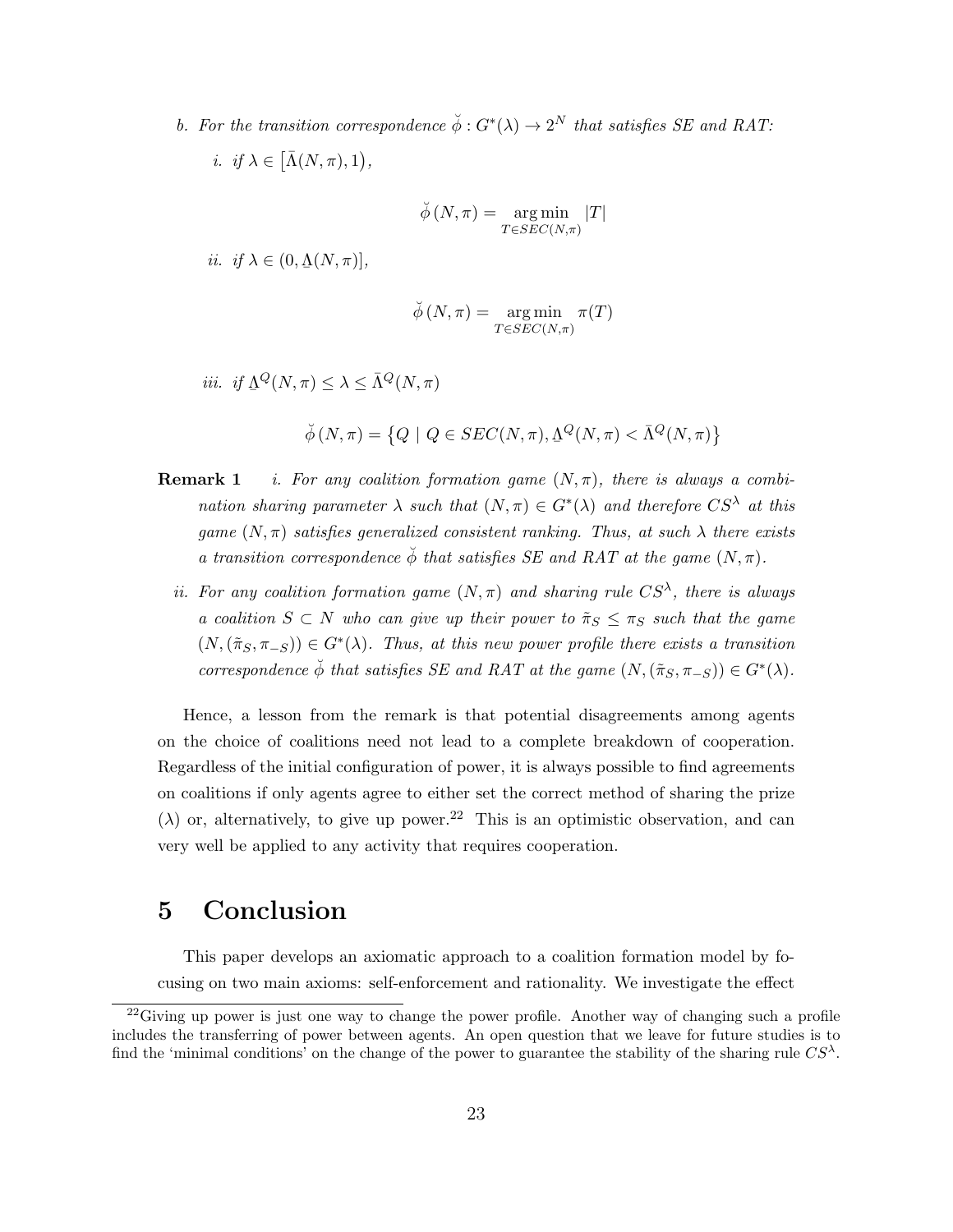of different sharing rules on the existence of transition correspondences that satisfy these axioms. Our results show that the existence of these transition correspondences is very sensitive to the choice of sharing rules.

We find that when the sharing rule satisfies the property of consistent ranking (where agents have the same ordinal rank over coalitions) then we can always find a transition correspondence that satisfies these axioms. Moreover, this result extends to sharing rules that satisfy generalized consistent ranking where coalition members unanimously agree to prefer one coalition over all other self-enforcing and winning coalitions.

Under combination sharing, however, these transition correspondences do not exist in general. In order for combination sharing to satisfy generalized consistent ranking, we have to restrict the domain of games either to the case where coalition size and power move in the same direction or by allowing the sharing parameter  $\lambda$  to be high enough for agents to agree on the smallest-sized undominated coalition, low enough for agents to agree on the least-powered undominated coalition, or just enough for a compromise coalition to exist.

### A Appendix: Proofs

#### Proof of Lemma 1

Proof. Consider the sets

$$
A^{u} = \{ S | S \in \phi(S, \pi), |S| \le u \}
$$

and

$$
B^u = \{T|T \in \tilde{\phi}(T,\pi), |T| \le u\}.
$$

We will prove by induction on the size of u that  $A^u = B^u$ .

This is clearly true if  $u = 1$ , because any singleton coalition is self-enforcing.

For the induction hypothesis, assume that  $A^{u-1} = B^{u-1}$ .

Consider  $S \in A^u$ . Then  $S \in \phi(S, \pi)$ . Therefore, since  $\phi$  is minimalistic, there is no  $Q \subset S$  such that  $Q \in W_{(S,\pi)}$  and  $Q \in \phi(Q, \pi_Q)$ .

Therefore, since  $A^{u-1} = B^{u-1}$ , there is no  $Q \subset S$  such that  $Q \in W_{(S,\pi)}$  and  $Q \in \phi(Q, \pi_Q)$ .

Hence,  $S \in \tilde{\phi}(S, \pi)$  and  $S \in B^u$ . Thus  $A^u \subset B^u$ . We can similarly prove that  $B^u \subset A^u$ .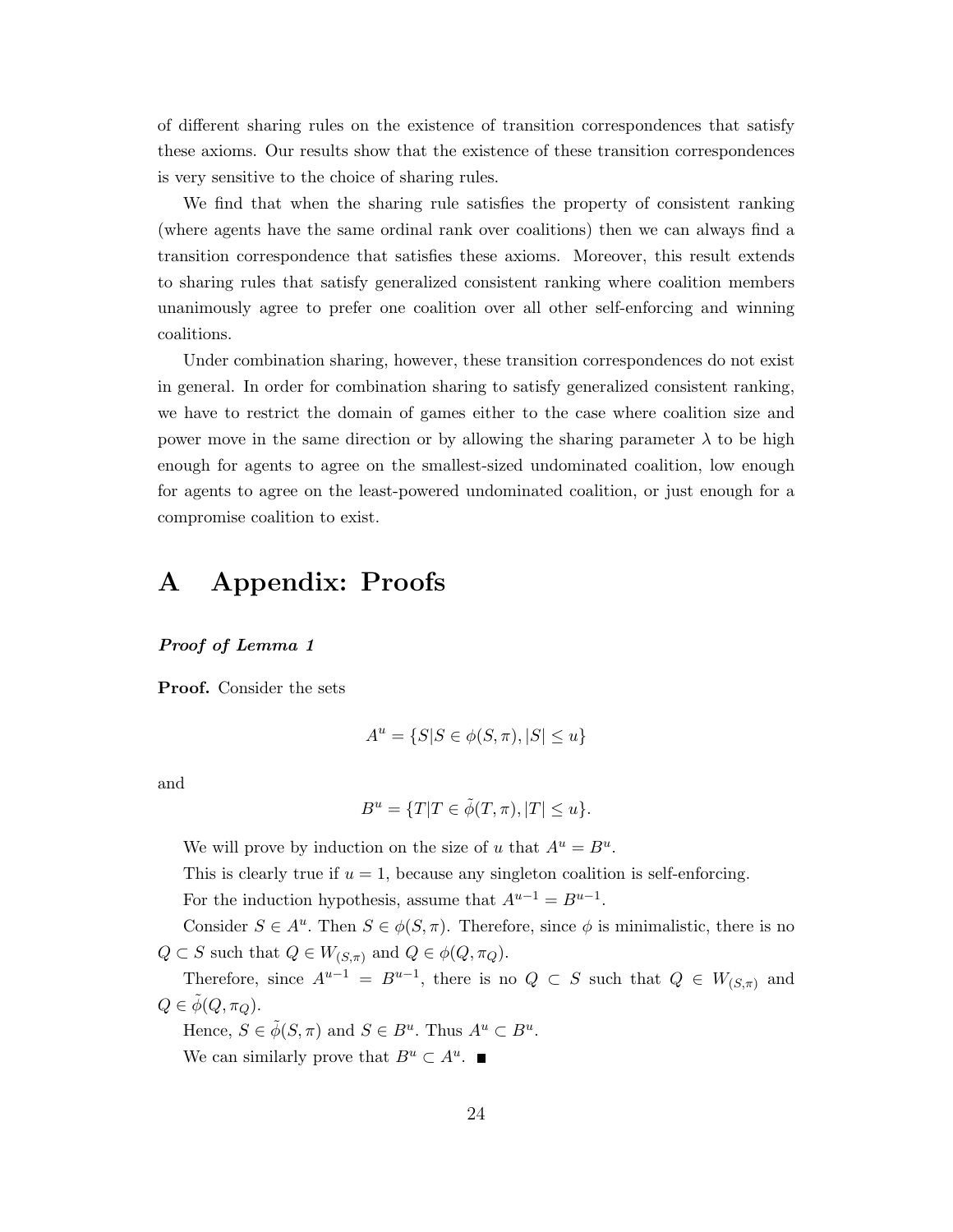#### Proof of Proposition 1

#### Proof.

Step 1.  $\phi^*$  is SE and minimalistic.

Proof. To show SE, take any  $X \in \phi^*(S, \pi)$ . There are two cases: either  $X = S$ or  $X \in Q(S, \pi)$ . If  $X = S$ , then  $X \in \phi^*(S, \pi) = \phi^*(X, \pi_X)$ . If  $X \in Q(S, \pi)$ , then  $X \in \phi^*(X, \pi_X)$  by definition of the set  $Q(S, \pi)$ .

On the other hand,  $\phi^*$  is minimalistic because  $\xi$  is cross-monotonic. That is, at the coalition formation game  $(S, \pi)$ , the set S is chosen only if  $Q(S, \pi) = \emptyset$ .

Step 2.  $\phi^*$  satisfies RAT.

Proof. Take  $T \in \phi^*(S, \pi)$  and consider a coalition Z such that  $Z \in W_{(S,\pi)}$  such that  $Z \in \phi^*(Z, \pi_Z)$ .

(⇒) First assume that  $Z \notin \phi^*(S, \pi)$ . Since  $T \in \phi^*(S, \pi)$  we have that

$$
T \in \underset{M \in Q(S,\pi) \cup \{S\}}{\arg \max} R^{\xi}(M,\pi_M)
$$

Notice that Z is winning and self-enforcing within S, therefore  $Z \in Q(S, \pi) \cup \{S\}$ . Moreover, since  $Z \notin \phi^*(S, \pi)$ , then  $Z \notin \text{arg}\max$  $M \in Q(S, \pi) \cup \{S\}$  $R^{\xi}(M, \pi_M)$ . Hence,  $R^{\xi}(T, \pi_T)$  $R^{\xi}(Z,\pi_Z).$ 

( $\Leftarrow$ ) Now, assume that  $R^{\xi}(T, \pi_T) > R^{\xi}(Z, \pi_Z)$ . Then,  $Z \notin \text{arg max}$  $M \in Q(S, \pi) \cup \{S\}$  $R^{\xi}(M,\pi_M).$ Hence,  $Z \notin \phi^*(S, \pi)$ 

**Step 3.** Consider any cross-monotonic sharing rule and transition correspondences  $\phi$ and  $\phi$  that are self-enforcing and minimalistic. Then, the sets of coalitions that are self-enforcing coincide. That is,

$$
\{S|S \in \phi(S,\pi)\} = \{T|T \in \tilde{\phi}(T,\pi)\}.
$$

Proof. The proof of this result is a straightforward consequence of Lemma 1.

Step 4. There exists a unique transition correspondence that meets SE and RAT.

Proof. Consider a transition correspondence  $\phi$  that is SE and RAT. Then,  $\phi$  is minimalistic because the sharing rule is cross-monotonic. We will show that  $\phi = \phi^*$ .

Since  $\phi$  and  $\phi^*$  are SE and RAT, then by step 3,

$$
\{T|T \in \phi(T, \pi_T)\} = \{T|T \in \phi^*(T, \pi_T)\}\tag{8}
$$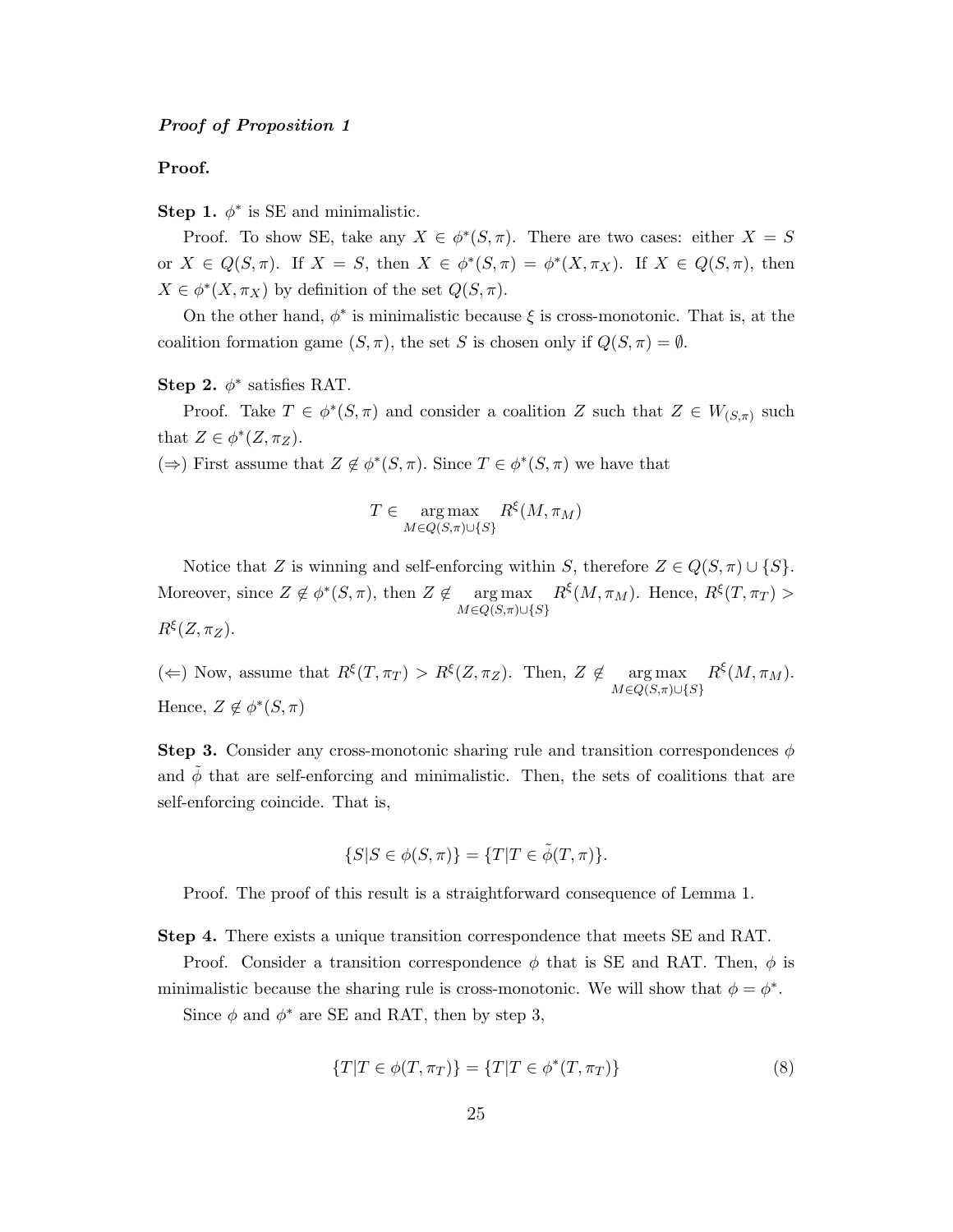Suppose  $X \in \phi(X, \pi)$ . Then, by equation 8,  $X \in \phi^*(X, \pi)$ . By RAT, for any  $S \subset X, S \neq X$ , then  $S \notin \phi(X, \pi)$ . Hence,  $\phi(X, \pi) = \phi^*(X, \pi)$ .

On the other hand, suppose  $S \in \phi(X, \pi)$ , where  $S \neq X$ . Then, by RAT,  $\xi_i(S, \pi_S) \geq$  $\xi_i(T, \pi_T)$  for  $i \in S \cap T$  for any coalition T such that  $T \in \phi(T, \pi_T)$  and  $T \in W_{(X,\pi)}$ . Therefore, by consistent ranking,  $R^{\xi}(S, \pi_S) \geq R^{\xi}(T, \pi_T)$  for any coalition T such that  $T \in \phi(T, \pi_T)$  and  $T \in W_{(X,\pi)}$ . Hence,  $S \in \phi^*(X,\pi)$  and  $\phi(X,\pi) \subset \phi^*(X,\pi)$ . We could similarly show that  $\phi^*(X, \pi) \subset \phi(X, \pi)$ . Therefore,  $\phi(X, \pi) = \phi^*(X, \pi)$ .

Step 5.  $\phi^*$  is superior to any transition correspondence that is SE and minimalistic.

Proof. We prove this step by contradiction. Suppose  $\phi^*$  is not superior to the SE and minimalistic transition correspondence  $\hat{\phi}$ . Then, there exists a game  $(N, \pi)$  such that  $S, T \subset N$  where  $S \in \phi^*(N, \pi)$  and  $T \in \hat{\phi}(N, \pi)$  such that  $\xi_i(T, \pi_T) \geq \xi_i(S, \pi_S)$  for some  $i \in T \cap S$ .

By step 3, since T is self-enforcing for  $\hat{\phi}$ , then it is also self-enforcing for  $\phi^*$ . Therefore,  $T \in Q(N, \pi)$ .

Since  $T \notin \phi^*(N, \pi)$ , then  $T \notin \text{arg max}$  $R^{\xi}(M, \pi_M)$ . Since  $S \in \phi^*(N, \pi)$ , then  $M \in Q(N,\pi) \cup \{N\}$  $S \in \text{arg max}$   $R^{\xi}(M, \pi_M)$ . Since S and T are winning within N (by the definition  $M \in \overline{Q(N,\pi)} \cup \{N\}$ of a transition correspondence), we have that  $T \cap S \neq \emptyset$ . Therefore,  $R^{\xi}(S, \pi_S)$  $R^{\xi}(T,\pi_T)$ , which implies that  $\xi_i(S,\pi_S) > \xi_i(T,\pi_T)$  for  $i \in T \cap S$ . This is a contradiction.  $\blacksquare$ 

#### Proof of Proposition 2

#### Proof.

We prove this result in four steps.

Step 1. Suppose  $\phi$  and  $\tilde{\phi}$  are transition correspondences that satisfy SE and RAT under the sharing rule  $\xi$ . Then,  $\phi = \tilde{\phi}$ .

Proof. Suppose there is a game  $(N, \pi)$  such that  $\phi(N, \pi) \neq \tilde{\phi}(N, \pi)$ . Without loss of generality, let  $T \in \tilde{\phi}(N, \pi) \setminus \phi(N, \pi)$  and let  $S \in \phi(N, \pi)$ . Note that S and T are self-enforcing under  $\phi$  and  $\tilde{\phi}$  by Lemma 1. Hence, by the rationality of  $\phi$ ,  $\xi_i(S, \pi_S) > \xi_i(T, \pi_T)$  for all  $i \in T \cap S$ .

If  $S \in \tilde{\phi}(N, \pi)$ , then by the rationality of  $\tilde{\phi}$ ,  $T \notin \tilde{\phi}(N, \pi)$ . This is a contradiction. On the other hand, if  $S \notin \tilde{\phi}(N, \pi)$ , then by the rationality of  $\tilde{\phi}$ , we have that  $\xi_i(S, \pi_S)$  $\xi_i(T, \pi_T)$  for all  $i \in T \cap S$ . This is a contradiction.

Therefore,  $\tilde{\phi}(N,\pi) \backslash \phi(N,\pi) = \emptyset$ . Hence,  $\tilde{\phi}(N,\pi) \subset \phi(N,\pi)$ . By a similar argument we can show that  $\phi(N,\pi) \subset \tilde{\phi}(N,\pi)$ .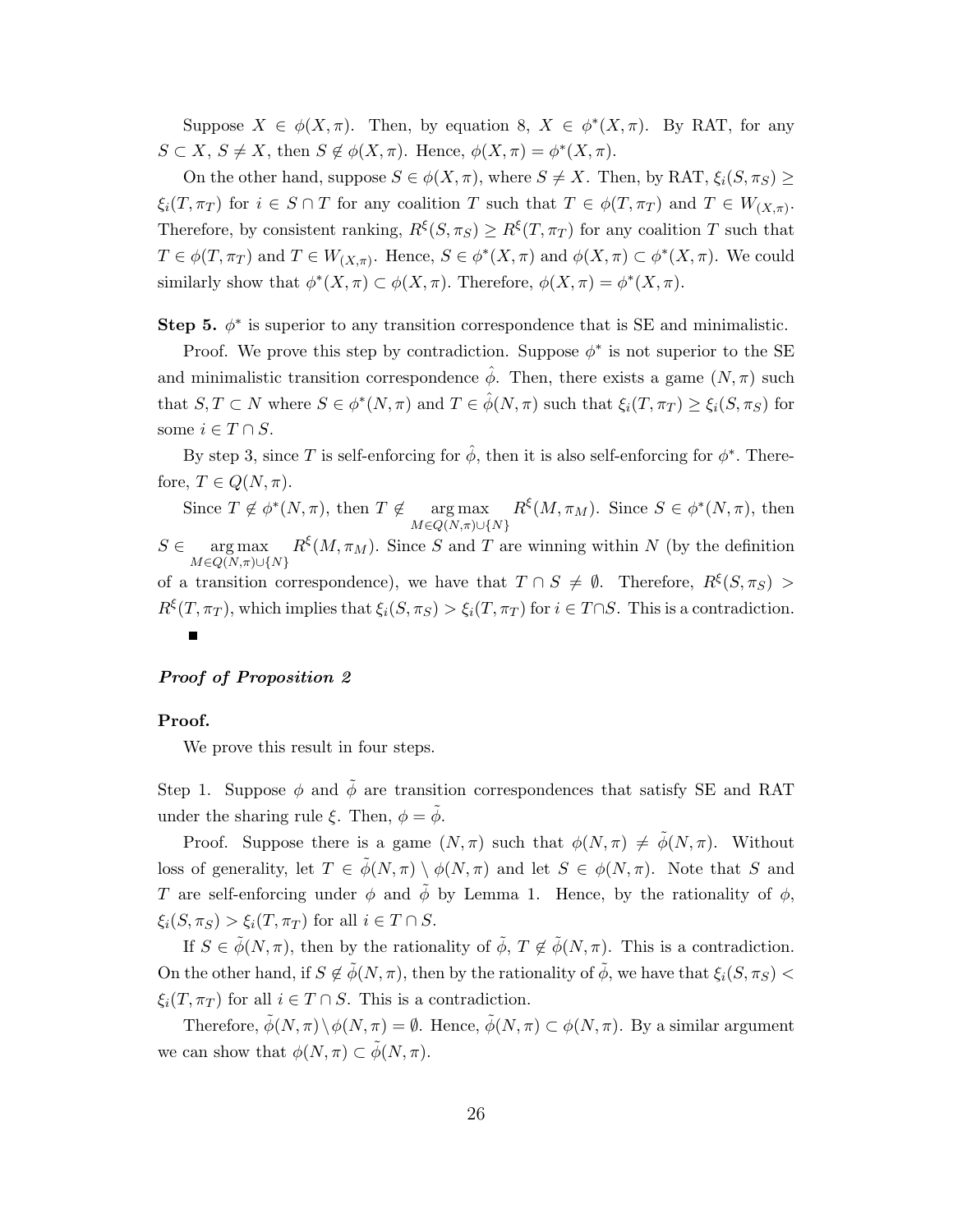Step 2. Let

$$
DOM(N,\pi)=SEC(N,\pi)\setminus UD^{\xi}(N,\pi)
$$

be the set of dominated coalitions in  $(N, \pi)$ . Then, for any  $\phi$  that satisfies RAT and SE, we have that

$$
\phi(N,\pi) \cap DOM(N,\pi)=\emptyset.
$$

Proof. We prove it by contradiction. Suppose that  $S \in \phi(N, \pi) \cap DOM(N, \pi)$ . Then, there exists  $T \in SEC(N, \pi)$  such that  $\xi_i(T, \pi_T) > \xi_i(S, \pi_S)$  for all  $i \in S \cap T$ . Since  $\phi$  satisfies rationality, then it also satisfies minimalistic. Therefore, by Lemma 1,  $T \in \phi(T, \pi_T)$ .

If  $T \in \phi(N, \pi)$ , then  $S \notin \phi(N, \pi)$  by rationality, which is a contradiction.

On the other hand, if  $T \notin \phi(N, \pi)$ , then  $\xi_i(S, \pi_S) > \xi_i(T, \pi_T)$  for all  $i \in S \cap T$ . This is a contradiction.

Hence,  $\phi(N,\pi) \cap DOM(N,\pi) = \emptyset$ .

Step 3. We prove necessity.

(i.) To show that the set  $UD^{\xi}(N,\pi)$  is nonempty.

Consider the transition correspondence  $\phi$  that satisfies SE and RAT. First, note that RAT implies MIN; therefore,  $\phi$  satisfies the conditions of Lemma 1. Let  $(N,\pi)$ be a coalition formation game and let  $S \in \phi(N, \pi)$ . By SE,  $S \in \phi(S, \pi_S)$ . Therefore,  $S \in SEC(N, \pi)$ .

By step 2,  $S \in UD^{\xi}(N, \pi)$ . Therefore,  $UD^{\xi}(N, \pi) \neq \emptyset$ .

(ii.) To show that  $\phi(N,\pi) = \{T|T \in UD^{\xi}(N,\pi)\}.$ 

(a.) Let  $T \in UD^{\xi}(N, \pi)$ . Then,  $T \in SEC(N, \pi)$  and therefore  $T \in \phi(T, \pi_T)$ .

If  $T \notin \phi(N, \pi)$ , then there exists another coalition  $S \in SEC(N, \pi)$  such that  $\xi_i(S, \pi_S) > \xi_i(T, \pi_T)$  for all  $i \in T \cap S$ . Thus,  $T \notin UD^{\xi}(N, \pi)$ . This is a contradiction. Therefore,  $T \in \phi(N, \pi)$ . Hence,

$$
\{T|T\in UD^{\xi}(N,\pi)\}\subset \phi(N,\pi).
$$

(b.) Let  $T \in \phi(N, \pi)$ . Then, T is self-enforcing. Thus,  $T \in SEC(N, \pi)$ . By step 2,  $T \notin DOM(N,\pi)$ . Hence,  $T \in UD^{\xi}(N,\pi)$ . Therefore,

$$
\phi(N,\pi) \subset \{T|T \in UD^{\xi}(N,\pi)\}.
$$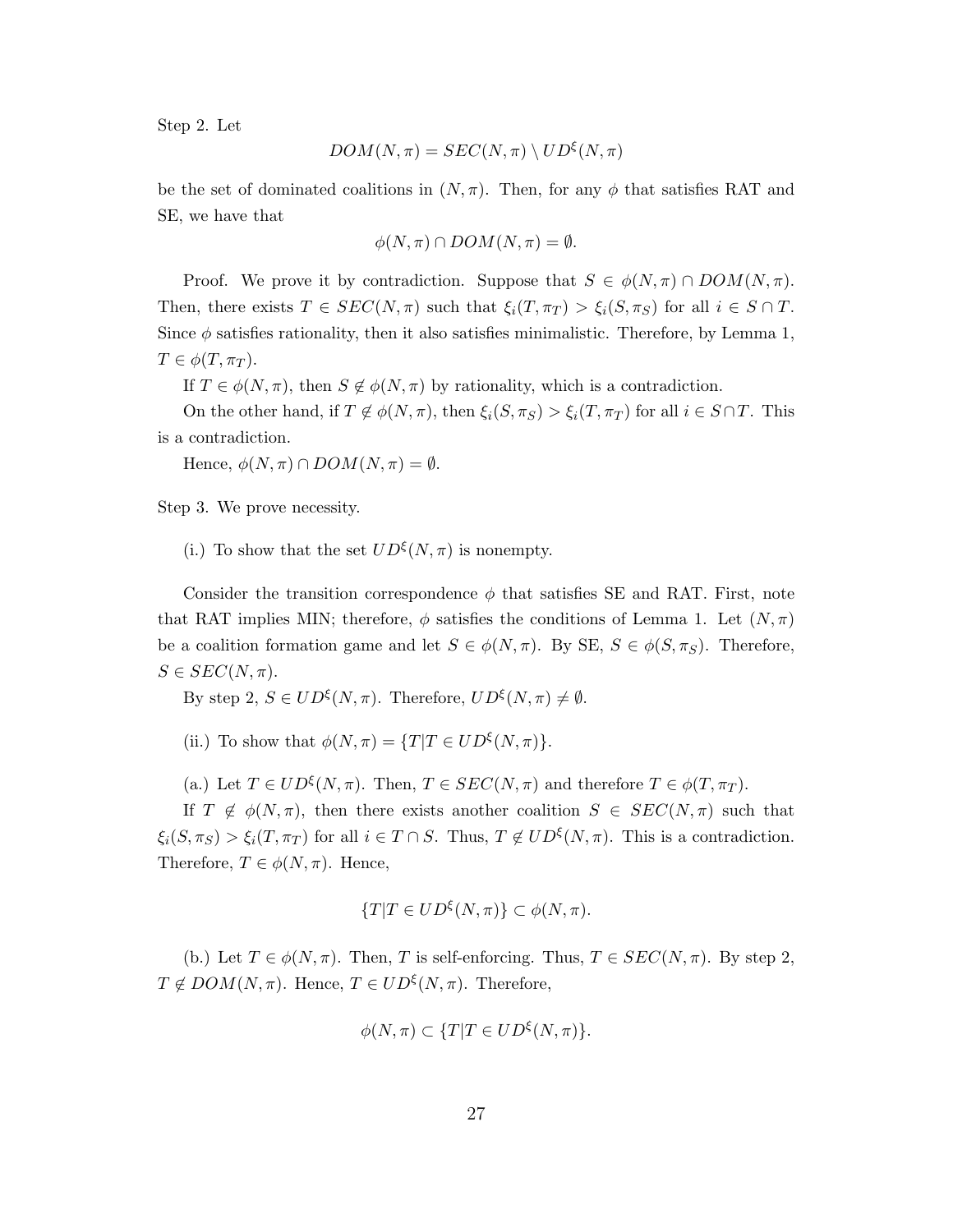Hence,

$$
\phi(N,\pi) = \{T|T \in UD^{\xi}(N,\pi)\}.
$$

Step 4. We prove sufficiency by constructing a transition correspondence  $\hat{\phi}$  and showing that it satisfies SE and RAT. Note that, by Step 1, this transition correspondence  $\hat{\phi}$ will be unique.

Assume that  $\hat{\phi} = \{T | T \in UD^{\xi}(N, \pi)\}.$ 

- (i.) To show that  $\hat{\phi}$  satisfies SE.
- If  $S \in \hat{\phi}(N, \pi)$ , then  $S \in U D^{\xi}(N, \pi)$ . By Definition  $\theta, S \in SEC(N, \pi)$
- (ii.) To show that  $\hat{\phi}$  satisfies RAT.

Suppose that  $S \notin \hat{\phi}(N, \pi)$  where  $S \in SEC(N, \pi)$ .

Let coalition  $T \in \hat{\phi}(N, \pi)$ . Hence, by definition of  $\hat{\phi}$ , we have  $T \in UD^{\xi}(N, \pi)$ . By definition of  $UD^{\xi}(N,\pi)$ , we have that

$$
\xi_i(T, \pi_T) > \xi_i(S, \pi_S)
$$

for all  $S \in SEC(N, \pi)$  and for all  $i \in S \cap T$ .

### Proof of Proposition 3

#### Proof.

To prove part (i.), let the game be  $(N, \pi) \in \overline{G}$  and assume combination sharing and fix a  $\lambda$ .

For any game  $(S, \pi_S) \subset (N, \pi)$ , agent *i*'s share in a coalition *S* is:

$$
\xi_i(S, \pi_S) = \lambda \cdot \frac{1}{|S|} + (1 - \lambda) \cdot \frac{\pi_i}{\pi(S)}
$$

Since  $(N, \pi) \in \bar{G}$ , If there exists another game  $(T, \pi_T) \subset (N, \pi)$  such that  $|S| < |T|$ , it must also be true that  $\pi(S) < \pi(T)$ . Therefore,

$$
\xi_i(S, \pi_S) > \xi_i(T, \pi_T)
$$

for all agents in  $i \in S \cap T$ .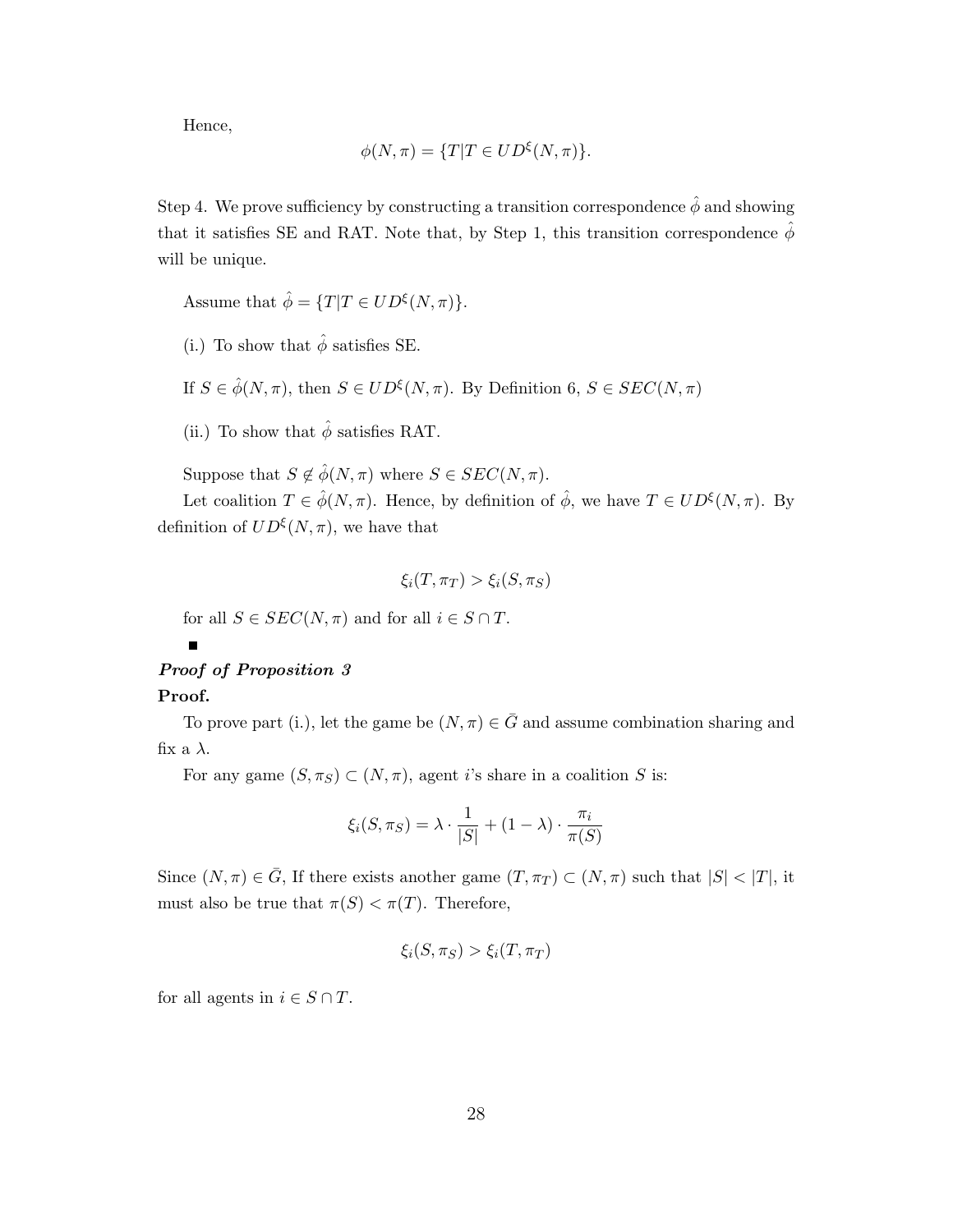Hence, we can construct a ranking function

$$
R^{CS^{\lambda}}(S,\pi) = \lambda \cdot \frac{1}{|S|} + (1-\lambda) \cdot \frac{\pi_i}{\pi(S)}
$$

where coalitions with smaller size (and therefore lesser power by size-power monotonicity) will yield a higher value of  $R^{CS^{\lambda}}(S,\pi)$ . Hence, the sharing rule satisfies consistent ranking and by Proposition 1, the transition correspondence  $\phi^{**}$  is the unique transition correspondence satisfying SE and RAT over the domain of SPM games.

To prove part (ii), assume a transition correspondence  $\phi$  that satisfies SE and RAT. Suppose we have two arbitrary coalitions S and T, such that  $(S, \pi_S) \in \overline{G}$  and  $(T, \pi_T) \in \overline{G}$ . With combination sharing, agents in the intersection of S and T will have a higher share in S whenever

$$
\xi_i(S, \pi_S) = \lambda \frac{1}{|S|} + (1 - \lambda) \frac{\pi_i}{\pi(S)} > \lambda \frac{1}{|T|} + (1 - \lambda) \frac{\pi_i}{\pi(T)} = \xi_i(T, \pi_T)
$$

As  $\lambda \to 1$ ,  $\xi_i(S, \pi_S) \to \frac{1}{|S|}$  and  $\xi_i(T, \pi_T) \to \frac{1}{|T|}$ . Hence to maintain the inequality, it must be true that  $|S| < |T|$ . As  $\lambda \to 0$ ,  $\xi_i(S, \pi_S) \to \frac{\pi_i}{\pi(S)}$  and  $\xi_i(T, \pi_T) \to \frac{\pi_i}{\pi(T)}$ . Hence to maintain the inequality, it must be true that  $\pi(S) < \pi(T)$ . Therefore, for a ranking function  $R^{CS^{\lambda}}$  to exist for all values of  $\lambda$  and for all games in  $\bar{G}$ , we should have that for any two coalitions S and T, such that  $(S, \pi_S) \in \bar{G}$  and  $(T, \pi_T) \in \bar{G}$ , if  $|S| < |T|$ then  $\pi(S) < \pi(T)$ .

The proof that  $\phi = \phi^{**}$  is similar to Step 4 in the proof of Proposition 1, restricted to the domain of SPM games.



#### Proof of Proposition 4

**Proof.** To prove part (a)  $(\Rightarrow)$ , suppose that  $CS^{\lambda}$  satisfies GC at  $(N, \pi)$ . Then the set  $UD^{CS^{\lambda}}(N,\pi) \neq \emptyset$  and there must be at least one coalition  $S \in SEC(N,\pi)$  such that  $\xi_i(S, \pi_S) > \xi_i(T, \pi_T)$  for all  $i \in S$  and any other coalition  $T \in SEC(N, \pi)$ 

**Case 1:.**  $S = \text{argmin}$  $T \in SEC(N,\pi)$  $|T|$ 

In this case, it must be true that the highest powered agent must be convinced to stay at S because he has the most to lose when moving into a higher powered coalition (with smaller size) and this happens when

$$
\lambda > \max \bar{\lambda}^{(S,T)}(N,\pi) = \bar{\Lambda}(N,\pi)
$$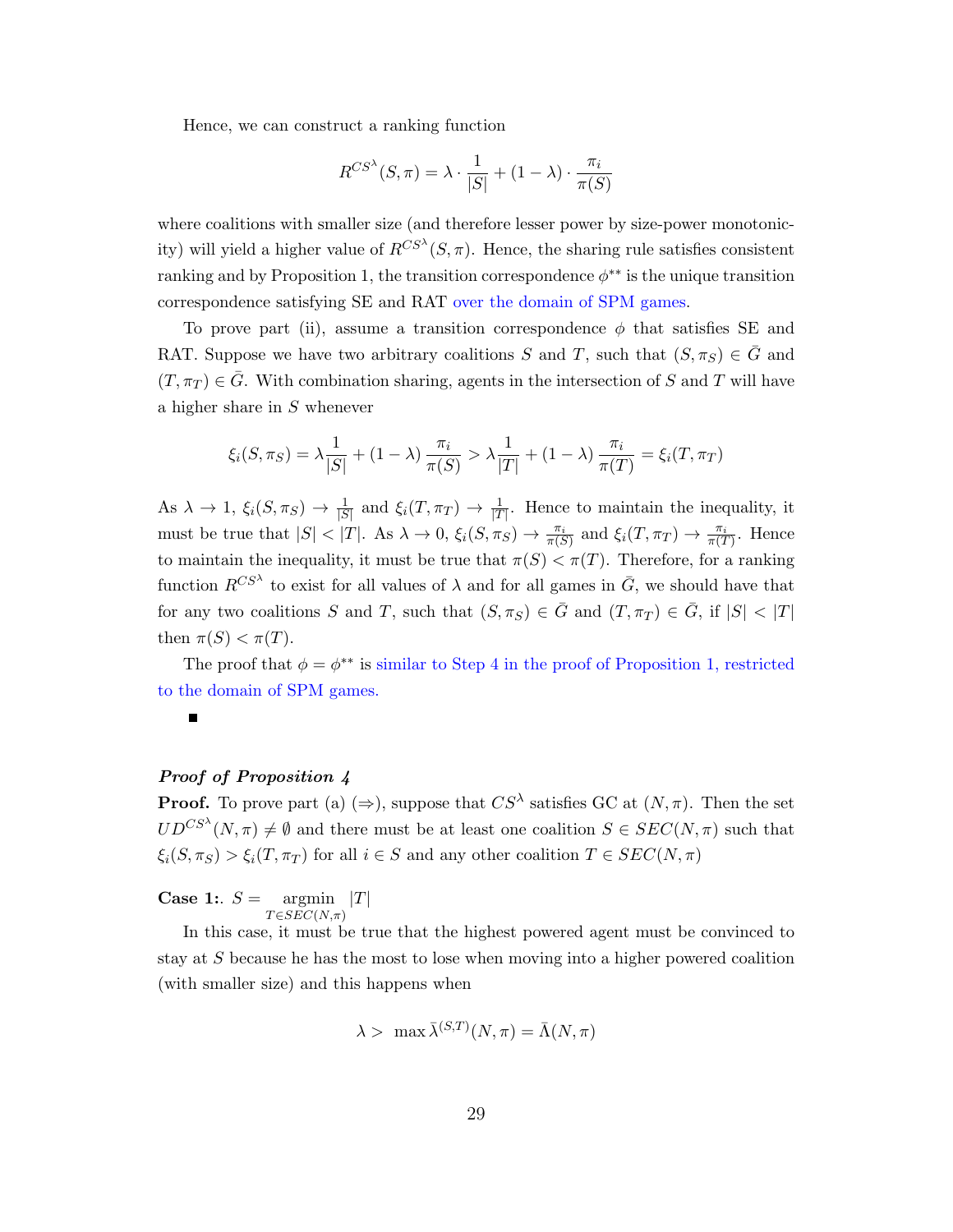s.t. 
$$
\bar{\lambda}^{(S,T)}(N,\pi) \in (0,1)
$$

This is the interval  $[\Lambda(N,\pi),1)$ 

Case 2:.  $S =$  $T \in SEC(N, \pi)$  $\argmin \pi(T)$ 

In this case, it must be true that the lowest powered agent must be convinced to stay at S because he has the most to lose when moving into a lower powered coalition and this happens when

$$
\lambda < \min \underline{\lambda}^{(S,T)}(N,\pi) = \underline{\Lambda}(N,\pi)
$$
\ns.t. 
$$
\underline{\lambda}^{(S,T)}(N,\pi) \in (0,1)
$$

This is the interval  $(0, \underline{\Lambda}(N, \pi))$ 

**Case 3:**  $S \neq \text{argmin}$  $T {\in}SEC(N{pi})$ |T| nor  $S \neq \text{argmin}$  $T {\in}SEC(N{pi})$  $\pi(T)$ 

In this case, the highest powered agent in  $S$  must be compensated by putting just enough weight on equal sharing to make him choose the smaller compromise coalition but not too much to incentivize him to join the coalition of the least power. This happens when

$$
\lambda > \min \bar{\lambda}^{(S,T)}(N,\pi)
$$
  
s.t.  $\bar{\lambda}^{(S,T)}(N,\pi) \in (0,1)$ 

One also has to compensate the lowest powered agent just enough for him to choose the compromise coalition but not to incentivize him to choose the smallest sized coalition. This happens when

$$
\lambda < \max \Delta^{(S,T)}(N, \pi)
$$
\n
$$
\text{s.t. } \Delta^{(S,T)}(N, \pi) \in (0, 1)
$$

Taken together for all coalitions of this type, the relevant interval is

$$
\bigcup_{Q \in SEC(N,\pi)} \left[ \bar{\Lambda}^Q(N,\pi), \Delta^Q(N,\pi) \right]
$$

The intervals in all these cases constitute the admissible values of  $\lambda$  for the game  $(N, \pi)$  to constitute the set  $G^*(\lambda)$ 

 $(\Leftarrow)$  Suppose  $(N, \pi) \in G^*(\lambda)$ . Then there exist the interval  $(0, \underline{\Lambda}(N, \pi))$  where  $S =$ ¯ argmin  $\pi(T)$  is an element of  $UD^{CS^{\lambda}}(N,\pi)$  since members of S unanimously pick S  $T \in \widetilde{SEC}(N,\pi)$ 

because this coalition gives them the highest share over all coalitions in  $SEC(N, \pi)$ at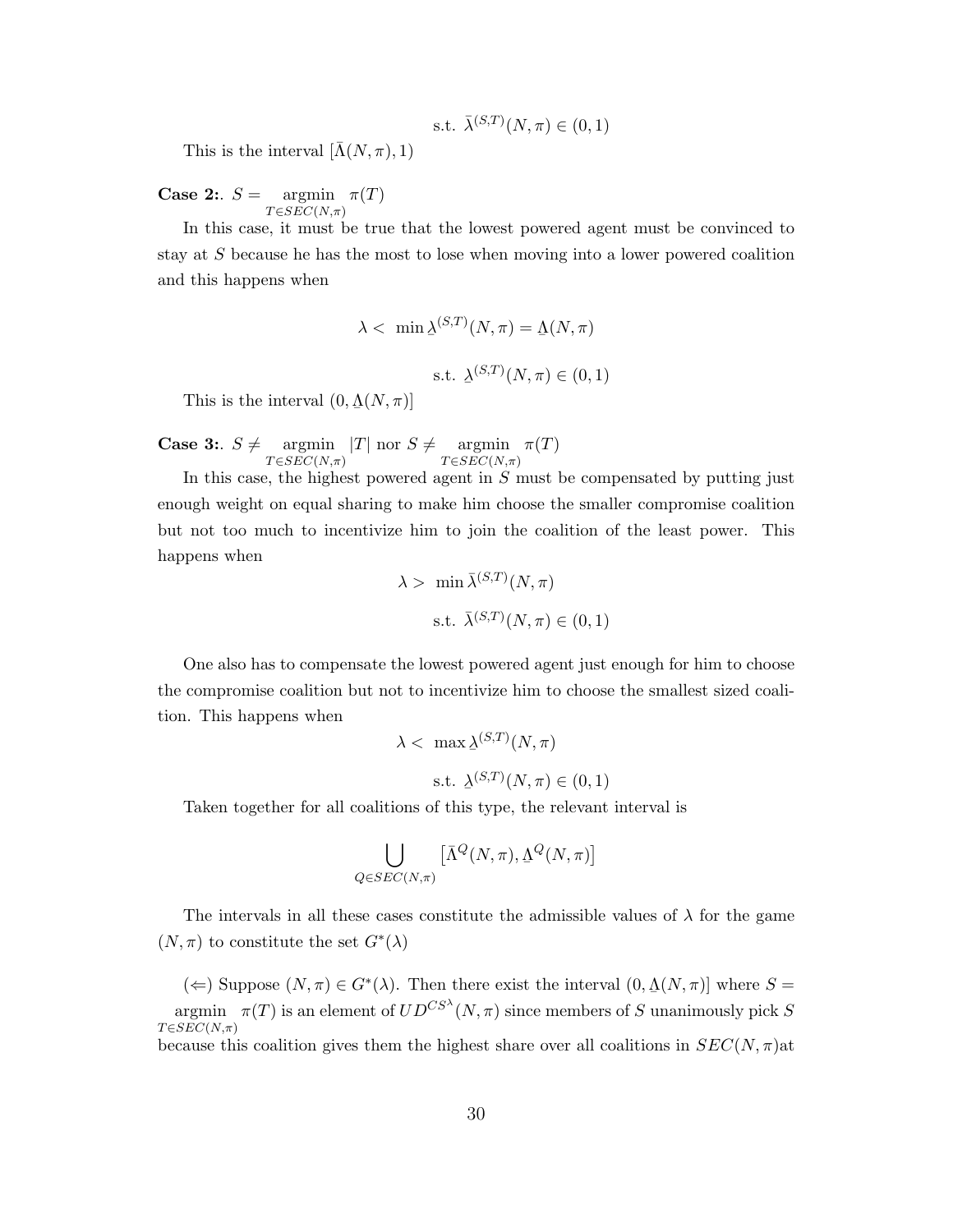these values of  $\lambda$ . There also exists the interval  $[\bar{\Lambda}(N,\pi), 1)$  where  $S = \text{argmin} |T|$  $T \in \widetilde{SEC}(N,\pi)$ is an element of  $UD^{CS^{\lambda}}(N, \pi)$  since members of S unanimously pick S because this coalition gives them the highest share over all coalitions in  $SEC(N, \pi)$  at these values of  $\lambda$ . In some cases, there also exists an interval  $\left[\bar{\Lambda}^Q(N,\pi), \Lambda^Q(N,\pi)\right]$  for a coalition ¯ Q where  $|Q| \neq \min_{T \in SEC(N,\pi)} |T|$  and  $\pi(Q) \neq \min_{T \in SEC(N,\pi)} \pi(T)$ . This coalition Q is an element of  $U D^{CS^{\lambda}}(N, \pi)$  at this interval since members of Q unanimously pick Q because this coalition gives them the highest share over all coalitions in  $SEC(N, \pi)$  at these values of  $\lambda$ .

Proof of part  $(b.i)$ 

Suppose  $\lambda \in [\bar{\Lambda}(N,\pi),1)$  and that  $S \in \check{\phi}(N,\pi)$ . Assume that  $S \neq \text{arg min}$  $T \in SEC(N,\pi)$  $|T|.$ Then for the coalition  $M \in SEC(N, \pi)$  where  $M = \arg \min$  $T \in SEC(N,\pi)$  $|T|$  we have that for all the agents  $i \in M \cap S$  we have that  $\xi_i(M, \pi_M) > \xi_i(S, \pi_S)$ . Hence, by RAT,  $S \notin \check{\phi}(N, \pi)$ , a contradiction. Conversely, values of  $\lambda$  in this interval guarantees that the set  $U D^{CS^{\lambda}}(N, \pi)$  is non-empty since there will always be a coalition that will yield a highest share for all its members in the set  $SEC(N, \pi)$ . Therefore, combination sharing  $CS^{\lambda}$  at the game  $(N, \pi)$  satisfies generalized consistent ranking. By Proposition 2, and the fact that transition correspondence  $\phi(N,\pi)$  picks the coalitions in the set  $UD^{CS^{\lambda}}(N, \pi)$ , means that  $\check{\phi}(N, \pi)$  satisfies SE and RAT.

Proof of part (b.ii)

Suppose  $\lambda \in (0, \underline{\Lambda}(N, \pi)]$  and that  $S \in \check{\phi}(N, \pi)$ . Assume that  $S \neq \underset{T \in SECI(N, \pi)}{\arg \min}$  $T \in SEC(N,\pi)$  $\pi(T).$ Then for the coalition  $M \in SEC(N, \pi)$  where  $M = \arg \min$  $T \in SEC(N,\pi)$  $\pi(T)$  we have that for all the agents  $i \in M \cap S$  we have that  $\xi_i(M, \pi_M) > \xi_i(S, \pi_S)$ . Hence, by RAT,  $S \notin \check{\phi}(N, \pi)$ , a contradiction. Conversely, values of  $\lambda$  in this interval guarantees that the set  $U D^{CS^{\lambda}}(N, \pi)$  is non-empty since there will always be a coalition that will yield a highest share for all its members in the set  $SEC(N, \pi)$ . Therefore, combination sharing  $CS^{\lambda}$  at the game  $(N,\pi)$  satisfies generalized consistent ranking. By Proposition 2, and the fact that transition correspondence  $\phi(N,\pi)$  picks the coalitions in the set  $UD^{CS^{\lambda}}(N, \pi)$ , means that  $\check{\phi}(N, \pi)$  satisfies SE and RAT.

Proof of part  $(b.iii)$ 

Suppose  $\Delta^Q(N,\pi) \leq \lambda \leq \bar{\Lambda}^Q(S,\pi)$  and that  $S \in \phi(N,\pi)$ . Assume that  $S \notin$ به<br>- $\{Q \mid Q \in SEC(N, \pi), \Delta^Q(N, \pi) < \bar{\Lambda}^Q(N, \pi)\}.$  Then for the coalition  $M \in SEC(N, \pi)$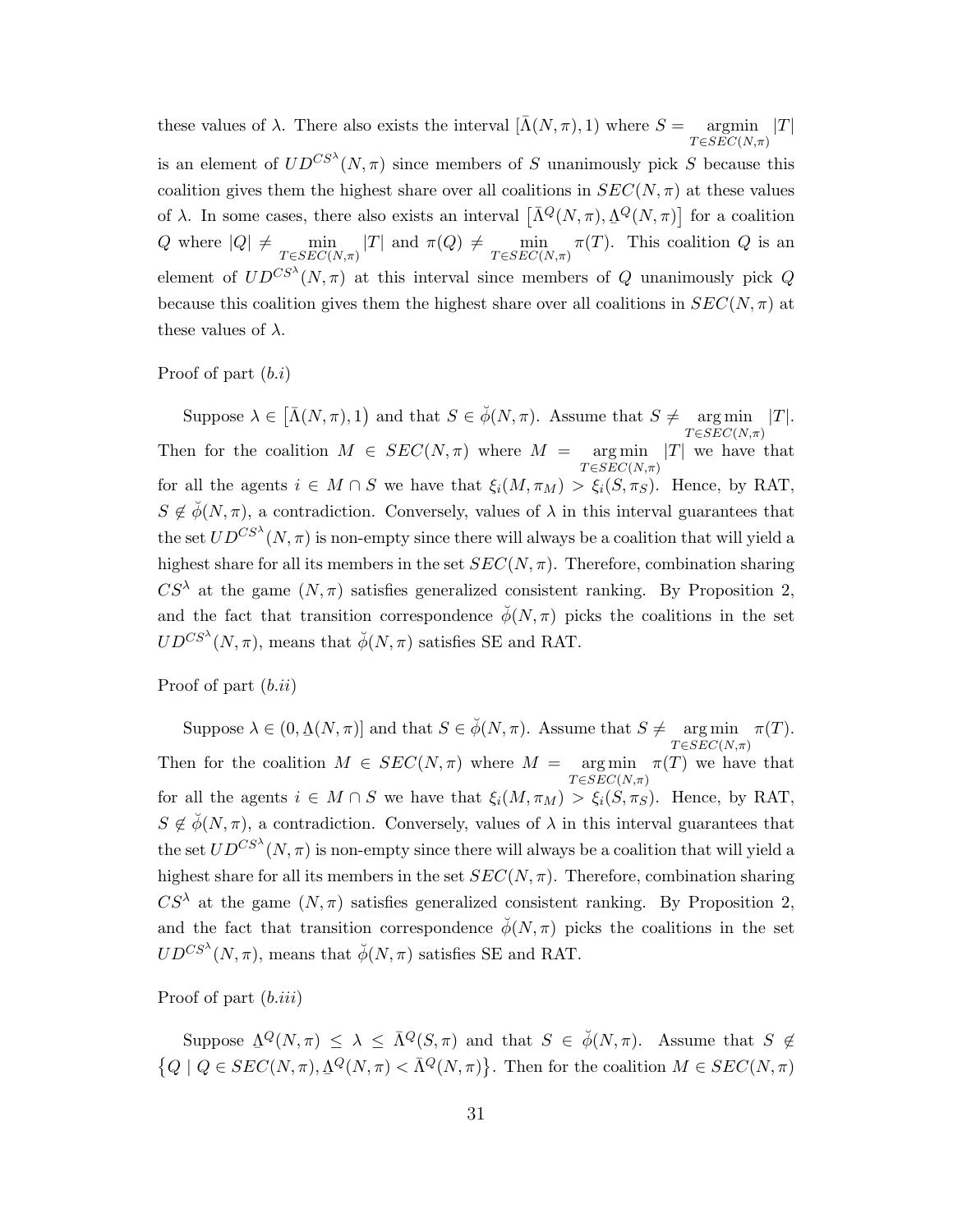where  $M \in \{Q \mid Q \in SEC(N, \pi), \Delta^Q(S, \pi_S) < \bar{\Lambda}^Q(S, \pi_S)\}\$ we have that for all the agents  $i \in M \cap S$  we have that  $\xi_i(M, \pi_M) > \xi_i(S, \pi_S)$ . Hence, by RAT  $S \notin \check{\phi}(N, \pi)$ , a contradiction. Conversely, values of  $\lambda$  in this interval guarantees the set  $UD^{CS^{\lambda}}(N, \pi)$ is non-empty since there will always be a coalition that will yield a highest share for all its members in the set  $SEC(N, \pi)$ . Therefore, combination sharing  $CS^{\lambda}$  at the game  $(N, \pi)$  satisfies generalized consistent ranking. By Proposition 2, and the fact that transition correspondence  $\check{\phi}(N,\pi)$  picks the coalitions in the set  $UD^{CS^{\lambda}}(N,\pi)$ , means that  $\check{\phi}(N,\pi)$  satisfies SE and RAT.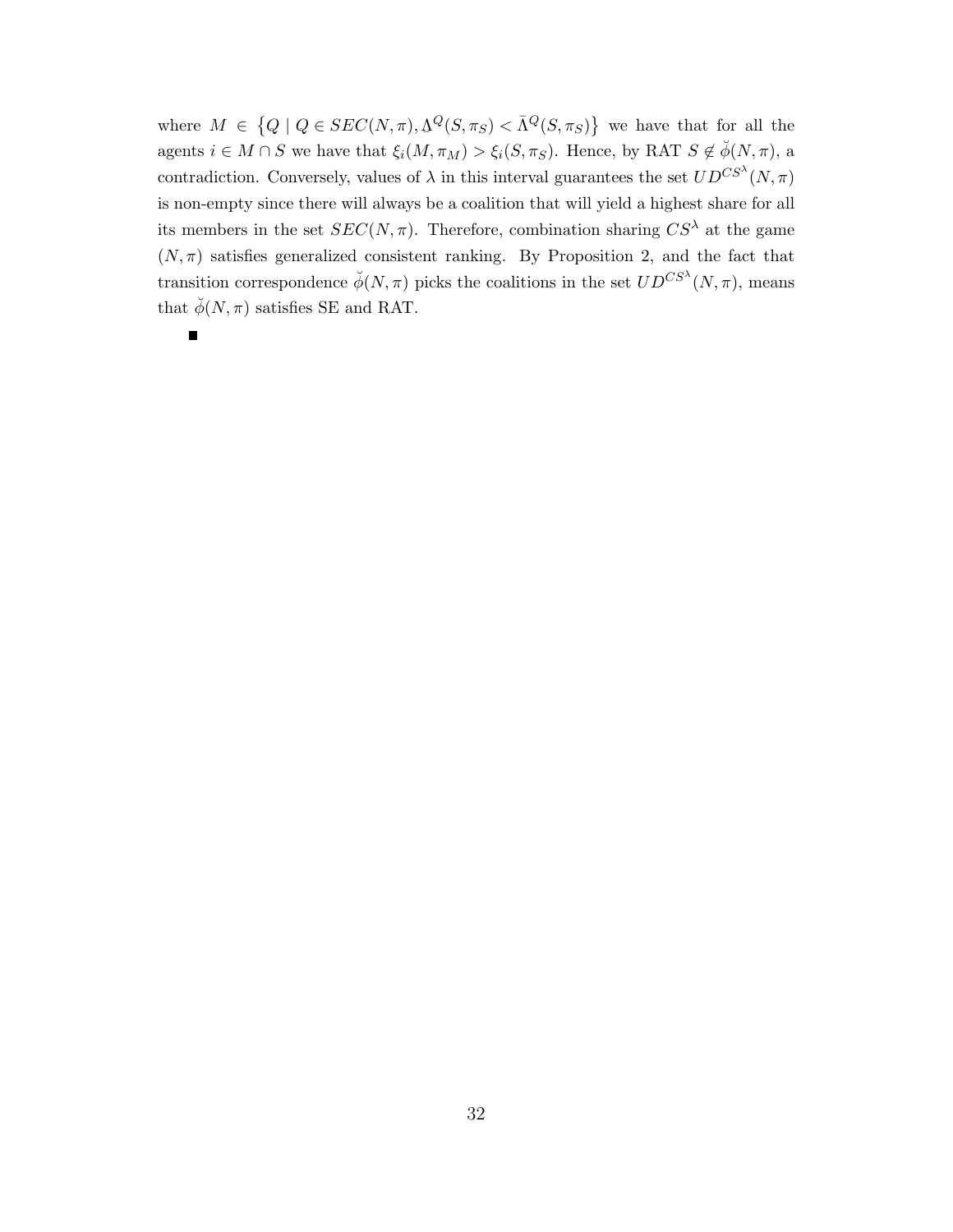## References

- [1] D. Acemoglu, G. Egorov, and K. Sonin. Coalition Formation in Non-Democracies. Review of Economic Studies, 75(4):987–1009, 2008.
- [2] D. Acemoglu, G. Egorov, and K. Sonin. Do Juntas Lead to Personal Rule? American Economic Review: Papers and Proceedings, 99(2):298–303, 2009.
- [3] T. Arnold and U. Schwalbe. Dynamic Coalition Formation and the Core. Journal of economic behavior  $\mathcal C$  organization, 49(3):363-380, 2002.
- [4] S. Banerjee, H. Konishi, and T. Sönmez. Core in a Simple Coalition Formation Game. Social Choice and Welfare, 18(1):135–153, 2001.
- [5] D. Bernheim, B. Peleg, and M. Whinston. Coalition-Proof Nash Equilibria I. Concepts. Journal of Economic Theory, 42(1):1–12, 1987.
- [6] F. Bloch. Sequential Formation of Coalitions in Games with Externalities and Fixed Payoff Division. Games and Economic Behavior, 14(1):90–123, 1996.
- [7] F. Bloch and B. Dutta. Formation of Networks and Coalitions. In Handbook of Social Economics, volume 1, pages 729–779. Elsevier, 2011.
- [8] A. Bogomolnaia and M. Jackson. The Stability of Hedonic Coalition Structures. Games and Economic Behavior, 38(2):201–230, 2002.
- [9] C. Carraro. Environmental Conflict, Bargaining and Cooperation. In J. Van den Bergh, editor, The Handbook of Environmental and Resource Economics. E. Elgar, Cheltenham, 1999.
- [10] K. Cechlarova and A. Romero-Medina. Stability in Coalition Formation Games. International Journal of Game Theory, 29(4):487–494, 2001.
- [11] S. Chae and P. Heidhues. Nash Bargaining Solution with Coalitions and the Joint-Bargaining Paradox: A Group Bargaining Solution. Mathematical Social Sciences, 48(1):37–53, 2004.
- [12] S. Chae and H. Moulin. Bargaining Among Groups: An Axiomatic Viewpoint. International Journal of Game Theory, 39(1):71–88, 2010.
- [13] K. Chatterjee, B. Dutta, D. Ray, and K. Sengupta. A Noncooperative Theory of Coalitional Bargaining. The Review of Economic Studies, 60(2):463–477, 1993.
- [14] M. Chwe. Farsighted Coalitional Stability. Journal of Economic Theory, 63(2):299–325, 1994.
- [15] E. Diamantoudi and L. Xue. Farsighted stability in hedonic games. Social Choice and Welfare, 21(1):39–61, 2003.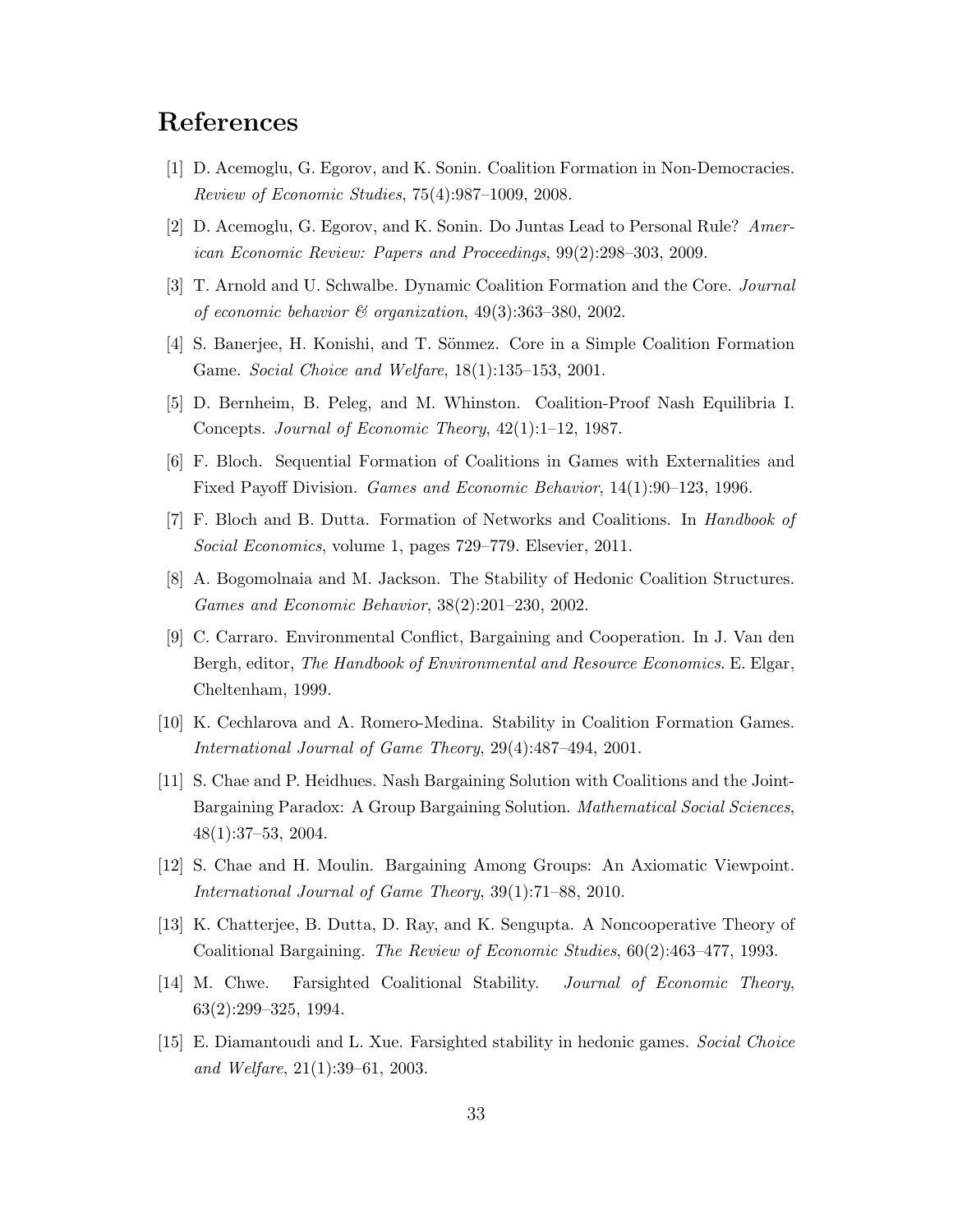- [16] D. Dimitrov and C. Haake. A Note on the Paradox of Smaller Coalitions. Social Choice and Welfare, 30(4):571–579, 2008.
- [17] L. Ehlers. Coalitional Strategy-proof House Allocation. Journal of Economic Theory, 105(2):298–317, 2002.
- [18] O. Erixson and H. Ohlsson. Estate Division: Equal Sharing as Choice, Social Norm, and Legal Requirement. IFN Working Paper No. 1006, 2014.
- [19] R. Fabella. Natural Team Sharing and Team Productivity. Economics Letters, 27(2):105–110, 1988.
- [20] R. Fabella. Generalized Sharing, Membership Size and Pareto Efficiency in Teams. Theory and Decision, 48(1):47–60, 2000.
- [21] J. Farrell and S. Scotchmer. Partnerships. The Quarterly Journal of Economics, 103(2):279–297, 1988.
- [22] J. Greenberg. The Theory of Social Situations: an Alternative Game-Theoretic Approach. Cambridge University Press, 1990.
- [23] J. Harsanyi. Rational Behavior and Bargaining Equilibrium in Games and Social Situations. Cambridge University Press, MA, 1977.
- [24] E. Iñarra, J. Kuipers, and N. Olaizola. Absorbing Sets in Coalitional Systems. Universidad del País Vasco, Facultad de Ciencias Económicas, 2002.
- [25] K. Jandoc and R. Juarez. Self-enforcing Coalitions with Power Accumulation. International Journal of Game Theory, 46(2):327–355, 2017.
- [26] K. Jandoc and R. Juarez. An Experimental Study of Self-Enforcing Coalitions. Games, 10(3):1–31, 2019.
- [27] K. Jandoc, R. Juarez, and J. Roumasset. Towards an Economics of Irrigation Networks. In K. Burnett, K. Howitt, J. Roumasset, and C.A. Wada, editors, Handbook of Water Economics and Institutions. Routledge, New York, 2015.
- [28] J.S. Jordan. Pillage and Property. Journal of Economic Theory, 131(1):26–44, 2006.
- [29] R. Juarez and M. Vargas. Robust equilibria in tournaments with externalities. Mimeo University of Hawaii, 2018.
- [30] Ruben Juarez. Group strategyproof cost sharing: the role of indifferences. Games and Economic Behavior, 82:218–239, 2013.
- [31] H. Moulin. Axioms of Cooperative Decision Making. Cambridge University Press, Cambridge MA, 1988.